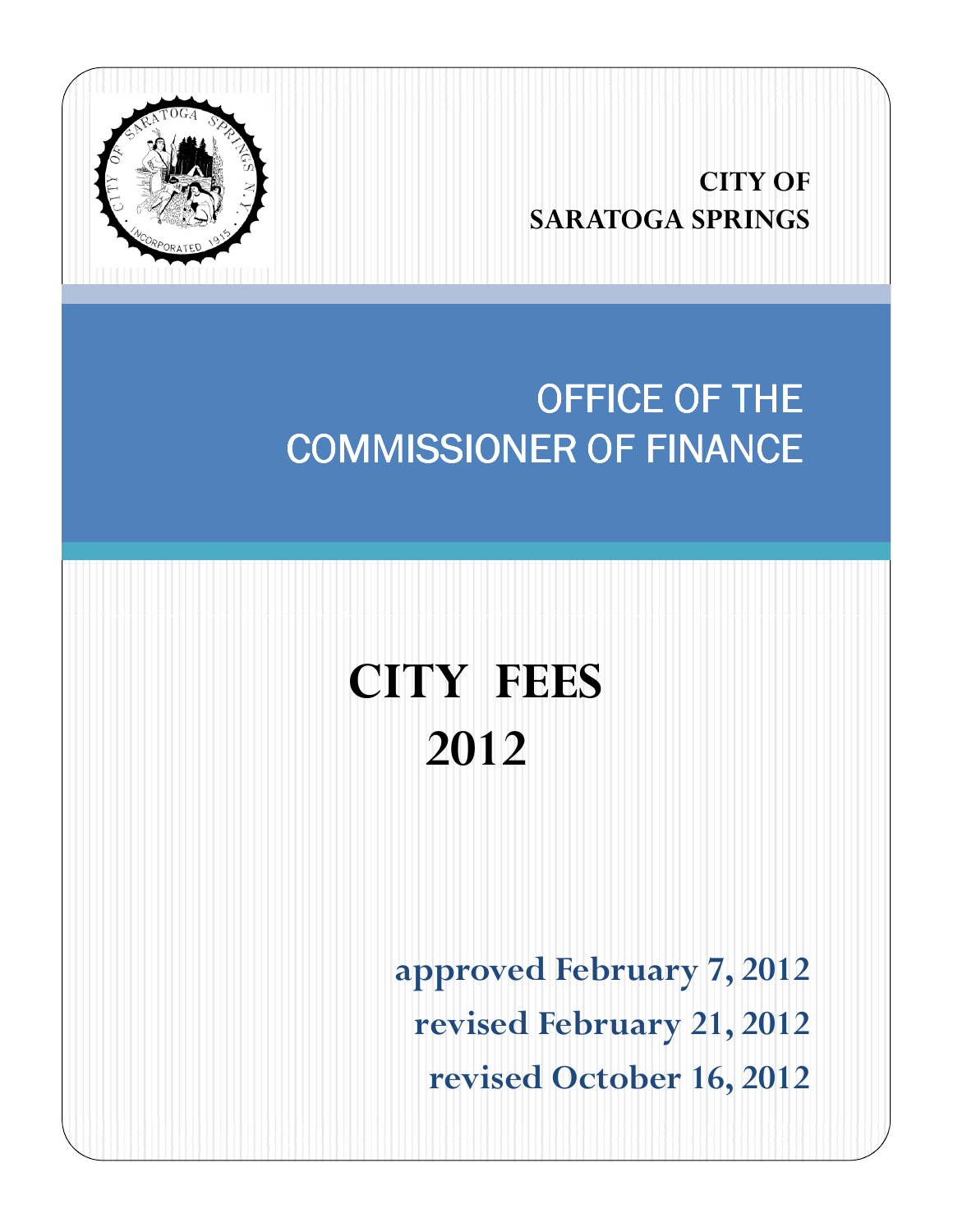| <b>Department of Accounts Fees</b> | 2012                                                                                                                                                                                                                                                                                                                                                                                                                                                                                                          | Fee(s) set by                                                                |  |
|------------------------------------|---------------------------------------------------------------------------------------------------------------------------------------------------------------------------------------------------------------------------------------------------------------------------------------------------------------------------------------------------------------------------------------------------------------------------------------------------------------------------------------------------------------|------------------------------------------------------------------------------|--|
| A. Dog License Fees                | \$4.00 if dog is spayed or neutered<br>\$15.00 if dog is not spayed or neutered<br>\$3.00 lost tag<br>\$40.00 purebred (up to 10 dogs)-plus an<br>additional \$3.00 fee for                                                                                                                                                                                                                                                                                                                                   | <b>City Code</b><br><b>City Code</b><br><b>City Code</b>                     |  |
|                                    | unspayed/unneutered                                                                                                                                                                                                                                                                                                                                                                                                                                                                                           | <b>City Code</b>                                                             |  |
| <b>B.</b> Marriage Licenses        | \$40.00 each license (City gets \$17.50 and<br>State get \$22.50)                                                                                                                                                                                                                                                                                                                                                                                                                                             | <b>NYS</b>                                                                   |  |
|                                    | \$10.00 each certified copy (City keeps all)                                                                                                                                                                                                                                                                                                                                                                                                                                                                  | <b>NYS</b>                                                                   |  |
| C. Hunting/Fishing License         | Set by the State-refer to fee schedule and<br>percentage form                                                                                                                                                                                                                                                                                                                                                                                                                                                 | <b>NYS</b>                                                                   |  |
| D. Taxi Licenses                   | \$25.00 driver's license-first time<br>\$50.00 renewal driver's license<br>\$5.00 replacement driver's license (not in<br><b>City Code)</b><br>\$94.25 fingerprinting fee (paid to Police<br>Department-\$75.00 goes to Division of<br>Criminal Justice Services, \$18.00 goes to<br>the FBI, and \$1.25 is for postage to and<br>from the FBI-this fee is not stated in the<br><b>City Code)</b><br>\$25.00 fee paid to police Department<br>(Public Safety fee)<br>\$100.00 per vehicle owner licenses fees | <b>City Code</b><br><b>City Code</b><br><b>City Code</b><br><b>City Code</b> |  |
| E. Bingo Licenses                  | \$18.75 per date (City gets \$7.50 per date<br>per license and state gets \$11.25)<br>3% fee paid to City on net profit                                                                                                                                                                                                                                                                                                                                                                                       | <b>NYS</b><br><b>NYS</b>                                                     |  |
| F. Games of Chance Licenses        | \$25.00 per date (City gets \$10.00 per date<br>and State gets \$15.00)<br>5% fee paid to City on net profit (excludes<br><b>Bell Jars)</b>                                                                                                                                                                                                                                                                                                                                                                   | <b>NYS</b><br><b>NYS</b>                                                     |  |
|                                    |                                                                                                                                                                                                                                                                                                                                                                                                                                                                                                               |                                                                              |  |
| G. Sign permits                    | \$50.00 per calendar year                                                                                                                                                                                                                                                                                                                                                                                                                                                                                     |                                                                              |  |
| H. Auction                         | \$25.00 per Auction                                                                                                                                                                                                                                                                                                                                                                                                                                                                                           | <b>City Code</b>                                                             |  |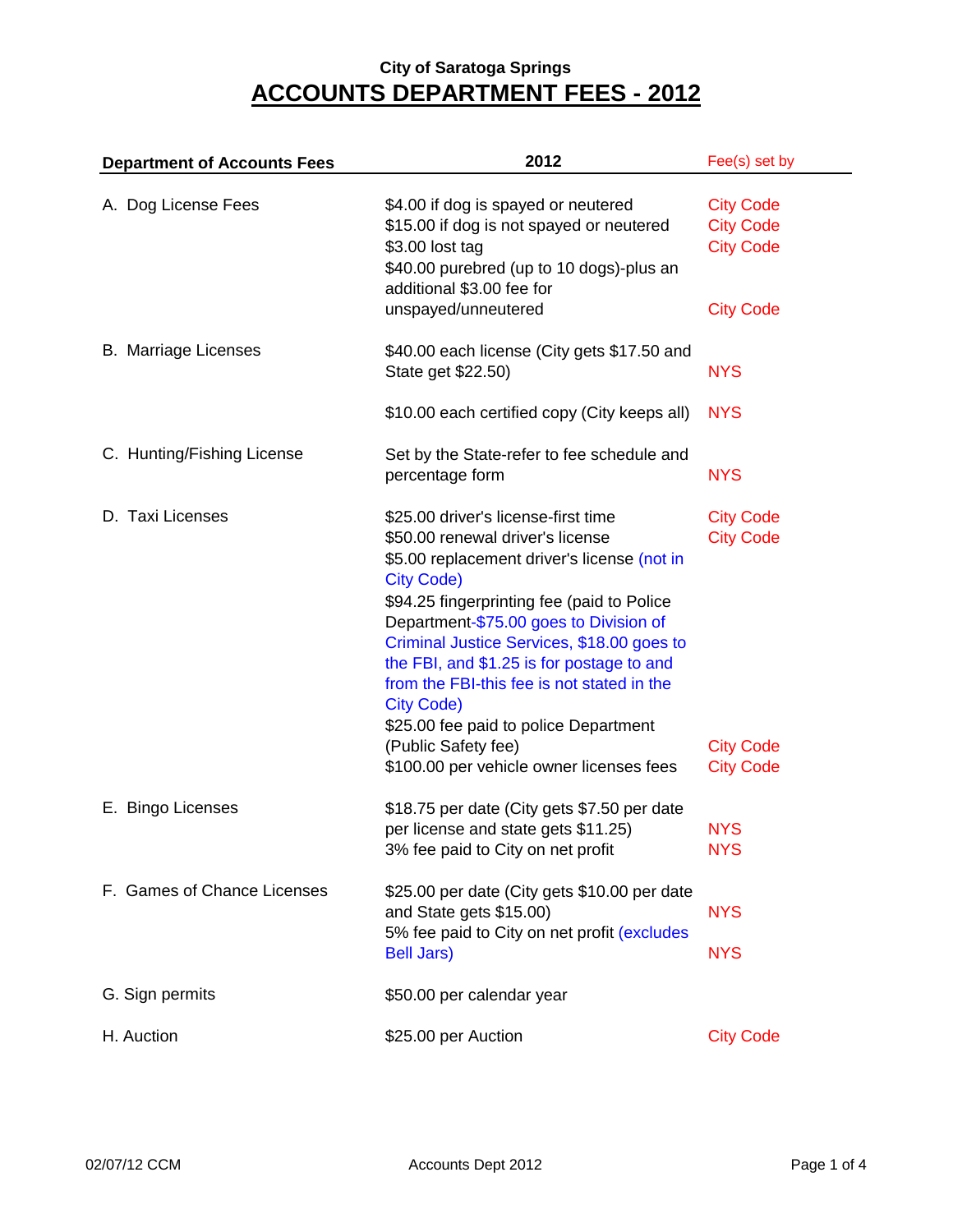| <b>Department of Accounts Fees</b> | 2012                                                                        | Fee(s) set by    |
|------------------------------------|-----------------------------------------------------------------------------|------------------|
|                                    |                                                                             |                  |
| I. Amusement                       | \$30.00 per machine up to ten, then \$25.00                                 |                  |
|                                    | per machine after the 10th                                                  | <b>City Code</b> |
| J. Vendors                         | \$250.00 fixed stands                                                       | <b>City Code</b> |
|                                    | \$250.00 vehicles or trailers<br>\$65.00 food or nonfood sales from outdoor | <b>City Code</b> |
|                                    | vendor displays                                                             | <b>City Code</b> |
|                                    | \$250.00 vendors (all others)-no charge for                                 |                  |
|                                    | Saratoga County Veterans-licensed under<br>Article 4 by Saratoga County     | <b>City Code</b> |
|                                    | \$5.00 replacement vendor's license badge                                   |                  |
|                                    | (not in the City Code)                                                      |                  |
| K. Restaurant                      | Lodging Licensing Fees                                                      | <b>City Code</b> |
|                                    | \$25.00 5 rooms or fewer                                                    | <b>City Code</b> |
|                                    | \$50.00 6 to 10 rooms                                                       | <b>City Code</b> |
|                                    | \$75.00 11 to 25 rooms                                                      | <b>City Code</b> |
|                                    | \$100.00 26 to 100 rooms                                                    | <b>City Code</b> |
|                                    | \$150.00 100 rooms or above                                                 | <b>City Code</b> |
|                                    | \$100.00 Eating and Drinking Licensing Fee City Code                        |                  |
|                                    | \$150.00 Cabaret Licensing Fee                                              | <b>City Code</b> |
|                                    | \$250.00 Fee for all licenses renewed under                                 |                  |
|                                    | Chapter 136 of the City Code that have                                      |                  |
|                                    | expired-not listed in the City Code)                                        |                  |
| L. Going Out of Business License   | \$500.00 for first 30 days                                                  | <b>NYS</b>       |
|                                    | \$50.00 renewal for 30 days                                                 | <b>NYS</b>       |
|                                    | All monies are returned except \$75.00                                      |                  |
|                                    | unless they do not close within 60 days                                     | <b>NYS</b>       |
| M. Copies                          | \$0.25 per page                                                             |                  |
| N. Returned Check fees             | \$25.00 (monies are turned over to Finance                                  |                  |
|                                    | when collected)                                                             |                  |
| O. Alarm User Permits              | \$25.00 one time fee-no renewals required                                   | <b>City Code</b> |
| P. Sidewalk Café                   | \$15.00 filing fee                                                          | <b>City Code</b> |
|                                    | \$50.00 license fee                                                         | <b>City Code</b> |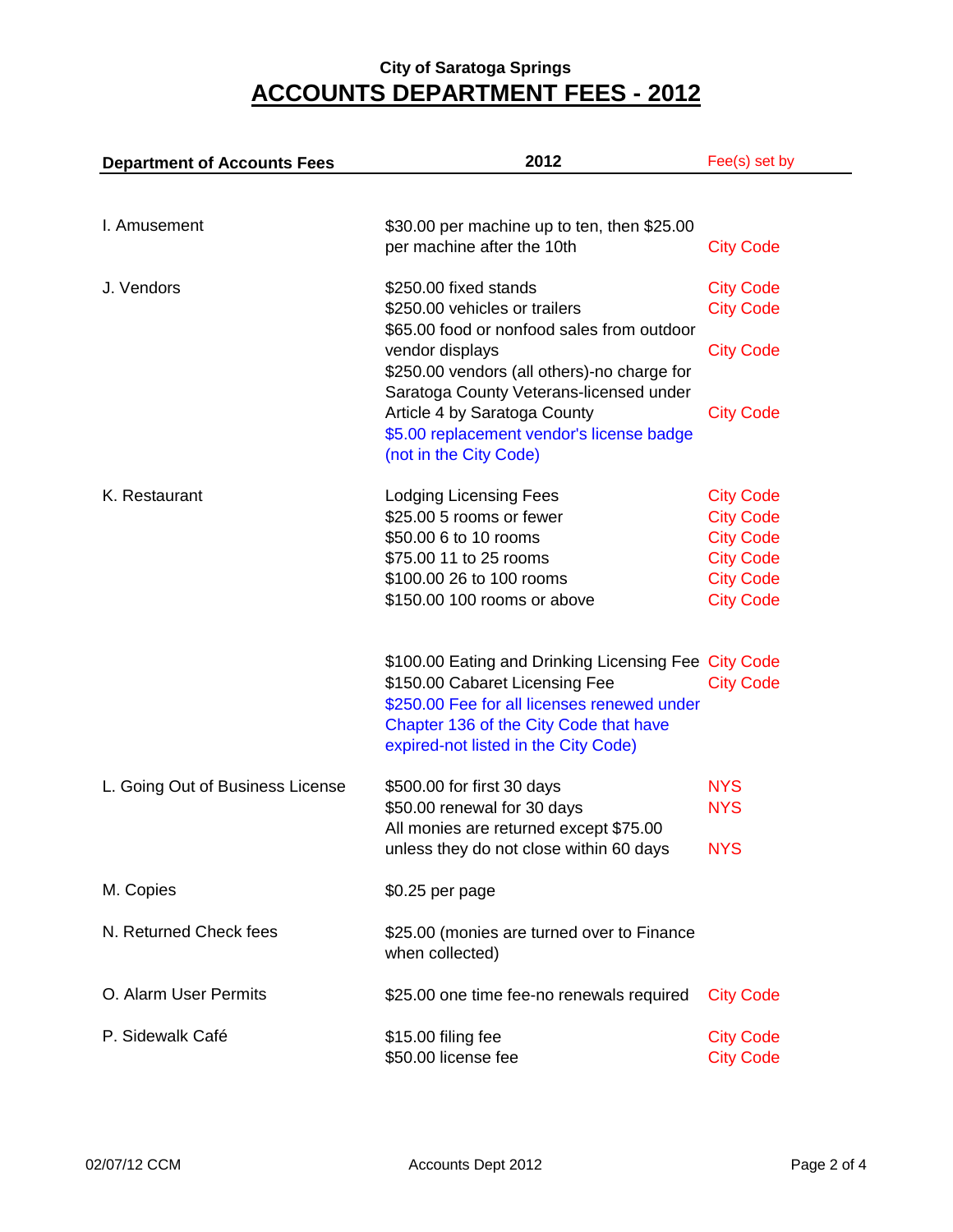| <b>Department of Accounts Fees</b>            | 2012                                                                                                                                                                                                                                                                                                                                           | Fee(s) set by                                                                                                              |  |  |
|-----------------------------------------------|------------------------------------------------------------------------------------------------------------------------------------------------------------------------------------------------------------------------------------------------------------------------------------------------------------------------------------------------|----------------------------------------------------------------------------------------------------------------------------|--|--|
|                                               |                                                                                                                                                                                                                                                                                                                                                |                                                                                                                            |  |  |
| Q. Special Events                             | \$50.00 per day                                                                                                                                                                                                                                                                                                                                | <b>City Code</b>                                                                                                           |  |  |
| R. Vessels                                    | \$25.00 per calendar year                                                                                                                                                                                                                                                                                                                      | <b>City Code</b>                                                                                                           |  |  |
| S. Garage Sign Ads                            | \$75/mo. For local businesses<br>\$200/mo. For regional businesses<br>\$300/mo. For national businesses                                                                                                                                                                                                                                        |                                                                                                                            |  |  |
| T. Junk Yards                                 | $$5.00$ per year                                                                                                                                                                                                                                                                                                                               | <b>City Code</b>                                                                                                           |  |  |
| <b>U. Vital Statistics</b>                    | \$10.00 per certified copy (birth and death<br>records)                                                                                                                                                                                                                                                                                        | <b>NYS</b>                                                                                                                 |  |  |
| V. Genealogical<br>W. Special Livery (Equine) | Fees are per requested number of years to<br>be searched<br>1-3 years \$22.00<br>4-10 years \$42.00<br>5-20 years \$62.00<br>21-30 years \$82.00<br>31-40 years \$102.00<br>41-50 years \$122.00<br>51-60 years \$142.00<br>61-70 years \$162.00<br>\$250.00 owner's license fee and \$50.00                                                   | <b>NYS</b><br><b>NYS</b><br><b>NYS</b><br><b>NYS</b><br><b>NYS</b><br><b>NYS</b><br><b>NYS</b><br><b>NYS</b><br><b>NYS</b> |  |  |
|                                               | each additional carriage<br>\$10.00 initial driver's license<br>\$35.00 renewal driver's license<br>\$100.00 fingerprinting fee (\$75.00 goes to<br>Division of Criminal Justice Services,<br>\$25.00 goes to the Department of Public<br>Safety-this fee is not stated in the City<br>Code)                                                   | <b>City Code</b><br><b>City Code</b><br><b>City Code</b>                                                                   |  |  |
| X. Special Livery (Motorized)                 | \$250.00 owner's license fee and \$50.00<br>each additional vehicle<br>\$10.00 initial driver's license<br>\$35.00 renewal driver's license<br>\$100.00 fingerprinting fee (\$75.00 goes to<br><b>Division of Criminal Justice Services,</b><br>\$25.00 goes to the Department of Public<br>Safety-this fee is not stated in the City<br>Code) | <b>City Code</b><br><b>City Code</b><br><b>City Code</b>                                                                   |  |  |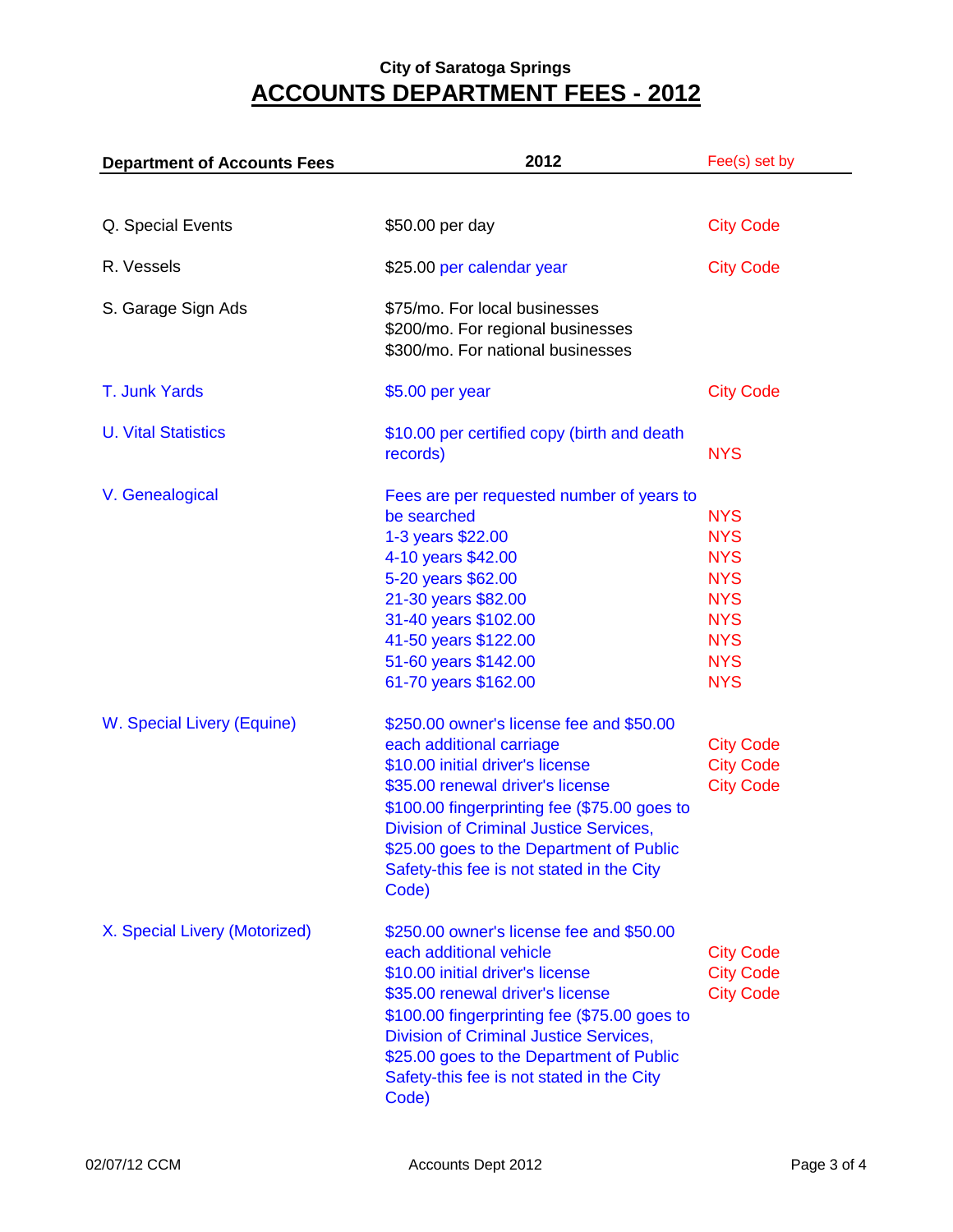| <b>Department of Accounts Fees</b> | 2012                                                                                                                                                                                                                                                                                                                                           | Fee(s) set by                                            |
|------------------------------------|------------------------------------------------------------------------------------------------------------------------------------------------------------------------------------------------------------------------------------------------------------------------------------------------------------------------------------------------|----------------------------------------------------------|
| Y. Special Livery (Pedicab)        | \$250.00 owner's license fee and \$50.00<br>each additional pedicab<br>\$10.00 initial driver's license<br>\$35.00 renewal driver's license<br>\$100.00 fingerprinting fee (\$75.00 goes to<br><b>Division of Criminal Justice Services,</b><br>\$25.00 goes to the Department of Public<br>Safety-this fee is not stated in the City<br>Code) | <b>City Code</b><br><b>City Code</b><br><b>City Code</b> |
| <b>Z. Trailer Parks</b>            | \$10.00 license fee and \$10.00 per lot/unit                                                                                                                                                                                                                                                                                                   | <b>City Code</b>                                         |
| <b>AA. Temporary Structures</b>    | \$50.00 installer license<br>All others- Level I, no fee, Level II or III<br>\$100.00                                                                                                                                                                                                                                                          | <b>City Code</b><br><b>City Code</b>                     |
| <b>BB. CDTA</b>                    | City gets 4% of all sales                                                                                                                                                                                                                                                                                                                      |                                                          |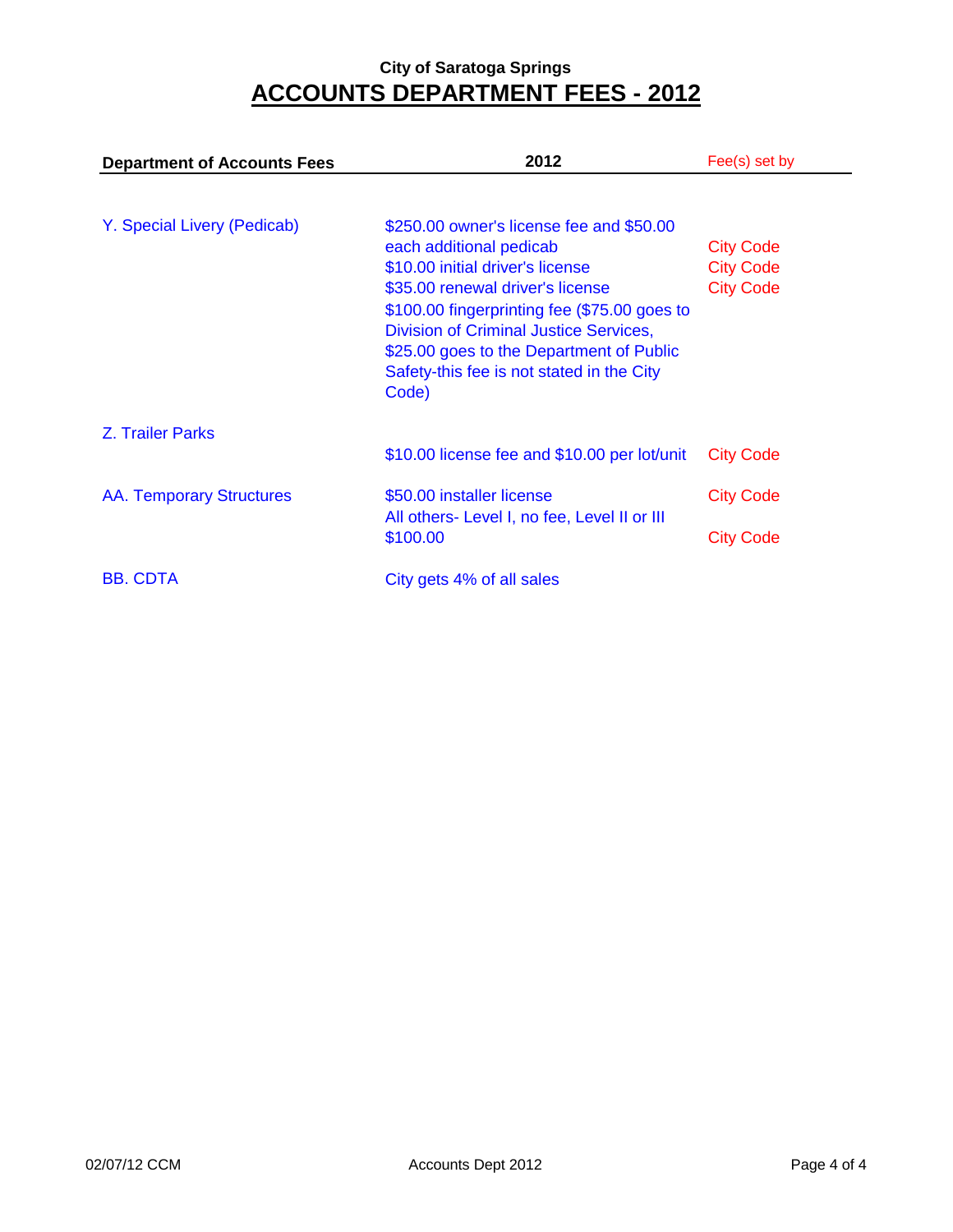#### **PUBLIC SAFETY DEPARTMENT FEES - 2012 City of Saratoga Springs**

| <b>Police Services:</b>      | Cost                |  |
|------------------------------|---------------------|--|
| Alarm Ordinance Enforcement: |                     |  |
| 3 to 4 False Alarms          | \$50                |  |
| Over 5 False Alarms          | \$250               |  |
|                              |                     |  |
| <b>Vehicle Towing</b>        | \$20                |  |
| <b>Accident Reports Fee</b>  | \$15                |  |
| Incident Reports Fee         | \$15                |  |
| Photographs                  | $\sqrt{$15}$        |  |
| Letters of Good Conduct      | \$15                |  |
| Background checks- Employees | \$100               |  |
| Background checks-Public     | \$100               |  |
| <b>Special Events</b>        | \$35-49.51 per hour |  |

#### **Dumpster/Rightway:**

| 1-7 Davs                    |      |
|-----------------------------|------|
| 8-30 Days                   |      |
| More than 30 days (per day) | \$5  |
| Annual Dumpster             | \$60 |

#### **Property Maintenance Fees:**

| lif 20 units or more | \$15 lper unit | plus \$250         |
|----------------------|----------------|--------------------|
| lif 6-20 units       | \$20 per unit  | plus \$50 or \$100 |
| if 3-5 units         | \$30 per unit  |                    |

|                                                     | Surcharge for all<br>payments |                  |                   |  |
|-----------------------------------------------------|-------------------------------|------------------|-------------------|--|
| <b>Parking tickets:</b>                             |                               | Fine except cash | <b>Total Fine</b> |  |
| <b>Restricted Night Parking</b>                     | \$25                          | \$5              | \$30              |  |
| Improper Parking                                    | \$25                          | \$5              | \$30              |  |
| No Parking Zone                                     | \$25                          | \$5              | \$30              |  |
| <b>Handicapped Zone</b>                             | \$140                         | \$5              | \$145             |  |
| <b>Obstructing Traffic</b>                          | \$25                          | \$5              | \$30              |  |
| Overtime Limit                                      | \$25                          | \$5              | \$30              |  |
| <b>Abandoned Vehicle</b>                            | \$25                          | \$5              | \$30              |  |
| Obstructing Intersection                            | \$25                          | \$5              | \$30              |  |
| <b>Obstructing Crosswalk/Sidewalk</b>               | \$25                          | \$5              | \$30              |  |
| <b>Obstructing Driveways</b>                        | \$25                          | \$5              | \$30              |  |
| Obstructing Loading Zone                            | \$25                          | \$5              | \$30              |  |
| Obstructing Snow Emergency Zone                     | \$25                          | \$5              | \$30              |  |
| Obstructing or Parking too close to Fire Hydrant    | \$60                          | \$5              | \$65              |  |
| Parking in or Blocking a Fire Lane                  | \$60                          | \$5              | \$65              |  |
| Parked Facing Wrong Way                             | \$25                          | \$5              | \$30              |  |
| Alternate Side Parking                              | \$25                          | \$5              | \$30              |  |
| Double Parking                                      | \$25                          | \$5              | \$30              |  |
| <b>Unregistered Motor Vehicle</b>                   | \$25                          | \$5              | \$30              |  |
| Uninspected Motor Vehicle                           | \$25                          | \$5              | \$30              |  |
| Failure to Display Current Registration Certificate | \$25                          | \$5              | \$30              |  |
| <b>Truck In Residental Zone</b>                     | \$95                          | \$5              | \$100             |  |
| Second Offense                                      | \$195                         | \$5              | \$200             |  |

#### **Ambulance Fees:**

| <b>IBLS</b>                  | \$600 |          |
|------------------------------|-------|----------|
| ALS <sub>1</sub>             | \$800 |          |
| ALS <sub>2</sub>             | \$900 |          |
| Non-Transport RMA BLS        | \$100 |          |
| <b>Non-Transport RMA ALS</b> | \$150 |          |
| Mileage                      | \$15  | per mile |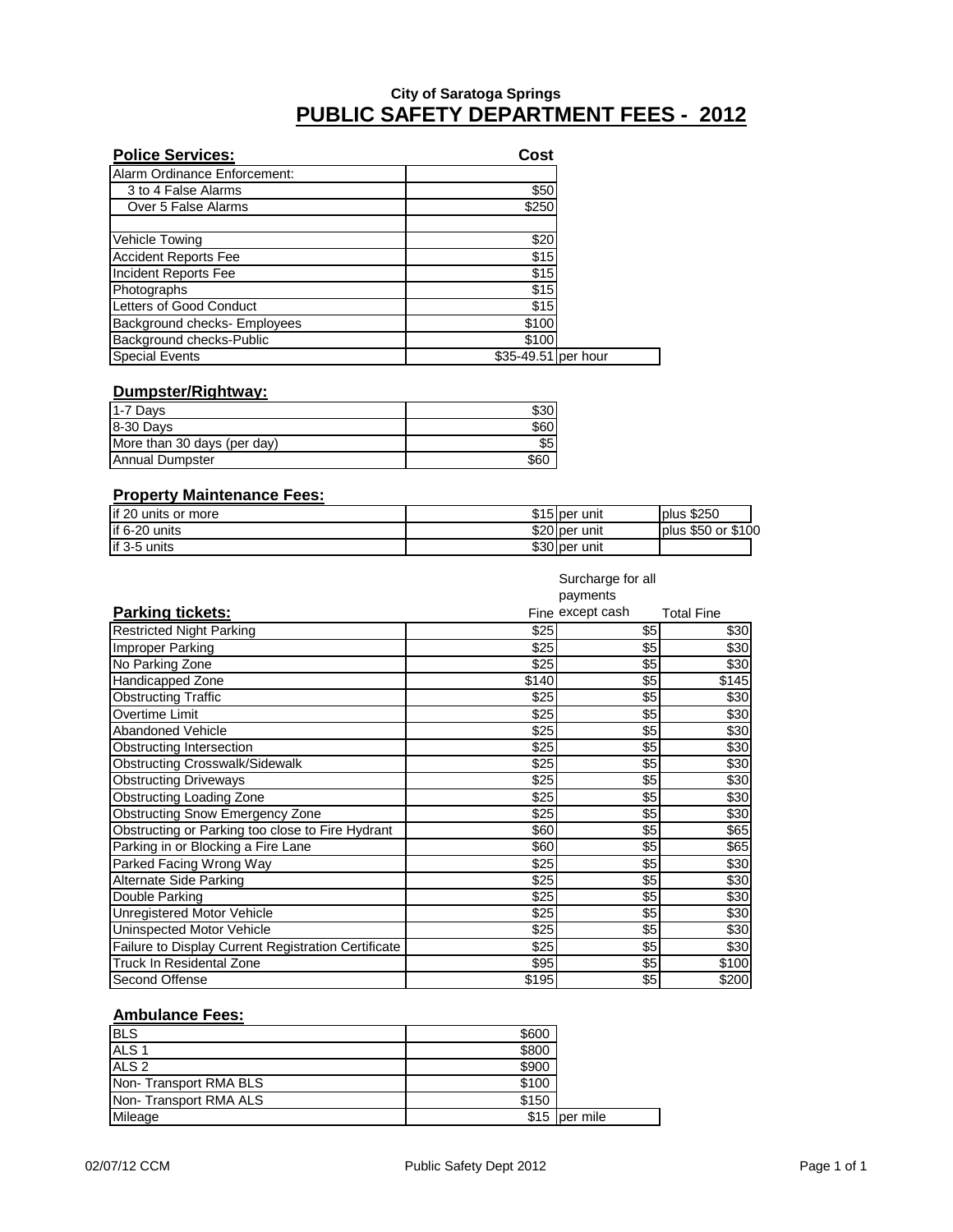#### **Fire Inspection Fee Schedule 2012**

#### **Multi-Family and Condominiums**

| <b>Occupancy Type</b> | R <sub>2</sub>                 | 1 <sub>st</sub> | Re-inspection     | Re-inspection   2nd Re-insp. |                    | 2nd Re-insp.       |
|-----------------------|--------------------------------|-----------------|-------------------|------------------------------|--------------------|--------------------|
|                       | <b>Inspected every 3 years</b> |                 | <b>Violations</b> | violations not               |                    |                    |
|                       |                                | inspection      | Cleared           | Cleared                      | <b>Cleared All</b> | <b>Not Cleared</b> |
|                       | $3 - 5$<br>Units               | \$30 Per Unit   | \$0               | \$30                         | \$0                | \$40               |
|                       |                                | $$50 + $20$     |                   |                              |                    |                    |
|                       | 6 - 10 Units                   | Per Unit        | \$0               | \$30                         | \$0                | \$40               |
|                       |                                | $$100 + $20$    |                   |                              |                    |                    |
|                       | 11 - 20 Units                  | Per Unit        | \$0               | \$30                         | \$0                | \$40               |
|                       |                                | $$250 + $15$    |                   |                              |                    |                    |
|                       | Units<br>$20 +$                | Per Unit        | \$0               | \$30                         | \$0                | \$40               |

Current Fee Structure for Multi-family Occupancies

#### **"R" Occupancy = Hotels/motels**

| <b>Occupancy Type</b> | R <sub>1</sub> , R <sub>4</sub> | 1st            | Re-inspection     | Re-inspection         | 2nd Re-insp.       | 2nd Re-insp.       |
|-----------------------|---------------------------------|----------------|-------------------|-----------------------|--------------------|--------------------|
|                       | Annual                          |                | <b>Violations</b> | <b>Violations not</b> |                    |                    |
|                       |                                 | inspection     | Cleared           | Cleared               | <b>Cleared All</b> | <b>Not Cleared</b> |
|                       | $3 - 9$<br><b>Units</b>         | \$50           | \$0               | \$30                  | \$0                | \$50               |
|                       |                                 | $$50 + $5$ Per |                   |                       |                    |                    |
|                       | 10 - 19 Units                   | *Unit          | \$0               | \$30                  | \$0                | \$50               |
|                       |                                 | $$100 + $5$    |                   |                       |                    |                    |
|                       | 20 - 29 Units                   | *Per Unit      | \$0               | \$30                  | \$0                | \$50               |
|                       |                                 | $$150 + $5$    |                   |                       |                    |                    |
|                       | 30 - 49 Units                   | *Per Unit      | \$0               | \$30                  | \$0                | \$50               |
|                       |                                 | $$200 + $5$    |                   |                       |                    |                    |
|                       | 50 - 99 Units                   | *Per Unit      | \$0               | \$30                  | \$0                | \$50               |
|                       |                                 | $$250 + $5$    |                   |                       |                    |                    |
|                       | Units<br>$100 +$                | *Per Unit      | \$0               | \$30                  | \$0                | \$50               |
|                       | Day Care                        | \$150          | \$0               | \$30                  | \$0                | \$50               |

\* Per unit inspected with a minimum of 10% of the units inspected

| <b>Occupancy Type</b> |                         | 1 <sub>st</sub> | Re-inspection     | Re-inspection 2nd Re-insp. |                    | 2nd Re-insp.       |
|-----------------------|-------------------------|-----------------|-------------------|----------------------------|--------------------|--------------------|
|                       | Annual                  |                 | <b>Violations</b> | Violations not             |                    |                    |
|                       |                         | inspection      | Cleared           | Cleared                    | <b>Cleared All</b> | <b>Not Cleared</b> |
|                       | 1 - 10,000 sq. ft.      | \$150           | \$0               | \$30                       | \$0                | \$150              |
|                       | 10,001 - 25,000 sq. ft. | \$200           | \$0               | \$30                       | \$0                | \$200              |
|                       | 25,001 - 40,000 sq. ft. | \$250           | \$0               | \$30                       | \$0                | \$250              |
|                       | 40,001 - 75,000 sq. ft. | \$300           | \$0               | \$30                       | \$0                | \$300              |
|                       | $75,001 + sq.$ ft.      | \$350           | \$0               | \$30                       | \$0                | \$350              |

| Occupancy Type    | <b>B</b> , S, M           | 1st        | Re-inspection     | Re-inspection  | 2nd Re-insp.       | 2nd Re-insp.       |
|-------------------|---------------------------|------------|-------------------|----------------|--------------------|--------------------|
| <b>Low Hazard</b> | 2 Year                    |            | <b>Violations</b> | Violations not |                    |                    |
|                   |                           | inspection | Cleared           | Cleared        | <b>Cleared All</b> | <b>Not Cleared</b> |
|                   | $1 - 2,000$ sq. ft.       | \$50       | \$0               | \$30           | \$0                | \$50               |
|                   | 2,001 - 5,000 sq. ft.     | \$55       | \$0               | \$30           | \$0                | \$55               |
|                   | 5,001 - 10,000 sq. ft.    | \$60       | \$0               | \$30           | \$0                | \$60               |
|                   | 10,001 - 20,000 sq. ft.   | \$65       | \$0               | \$30           | \$0                | \$65               |
|                   | 20,001 - 40,000 sq. ft.   | \$70       | \$0               | \$30           | \$0                | \$70               |
|                   | 40,001 - 80,000 sq. ft.   | \$75       | \$0               | \$30           | \$0                | \$75               |
|                   | 80,001 - 120,000 sq. ft.  | \$80       | \$0               | \$30           | \$0                | \$80               |
|                   | 120,001 - 150,000 sq. ft. | \$85       | \$0               | \$30           | \$0                | \$85               |
|                   | 150,001 - 200,000 sq. ft. | \$90       | \$0               | \$30           | \$0                | \$90               |
|                   | $200.000 + sa.$ ft.       | \$95       | \$0               | \$30           | \$0                | \$95               |

| <b>Occupancy Type</b>  | A, F, E                   | 1st        | Re-inspection     | Re-inspection 2nd Re-insp. |                    | 2nd Re-insp.       |
|------------------------|---------------------------|------------|-------------------|----------------------------|--------------------|--------------------|
| <b>Moderate Hazard</b> | Annual                    |            | <b>Violations</b> | Violations not             |                    |                    |
|                        |                           | inspection | Cleared           | Cleared                    | <b>Cleared All</b> | <b>Not Cleared</b> |
|                        | 2,000 sq. ft.(S only)     | \$55       | \$0               | \$30                       | \$0                | \$55               |
|                        | $-5,000$ sq. ft.          | \$60       | \$0               | \$30                       | \$0                | \$60               |
|                        | 5,001 - 10,000 sq. ft.    | \$65       | \$0               | \$30                       | \$0                | \$65               |
|                        | 10,001 - 20,000 sq. ft.   | \$70       | \$0               | \$30                       | \$0                | \$70               |
|                        | 20,001 - 40,000 sq. ft.   | \$75       | \$0               | \$30                       | \$0                | \$75               |
|                        | 40,001 - 80,000 sq. ft.   | \$80       | \$0               | \$30                       | \$0                | \$80               |
|                        | 80,001 - 120,000 sq. ft.  | \$85       | \$0               | \$30                       | \$0                | \$85               |
|                        | 120,001 - 150,000 sq. ft. | \$90       | \$0               | \$30                       | \$0                | \$90               |
|                        | 150,001 - 200,000 sq. ft. | \$95       | \$0               | \$30                       | \$0                | \$95               |
|                        | $200.000 + sa.$ ft.       | \$100      | \$0               | \$30                       | \$0                | \$100              |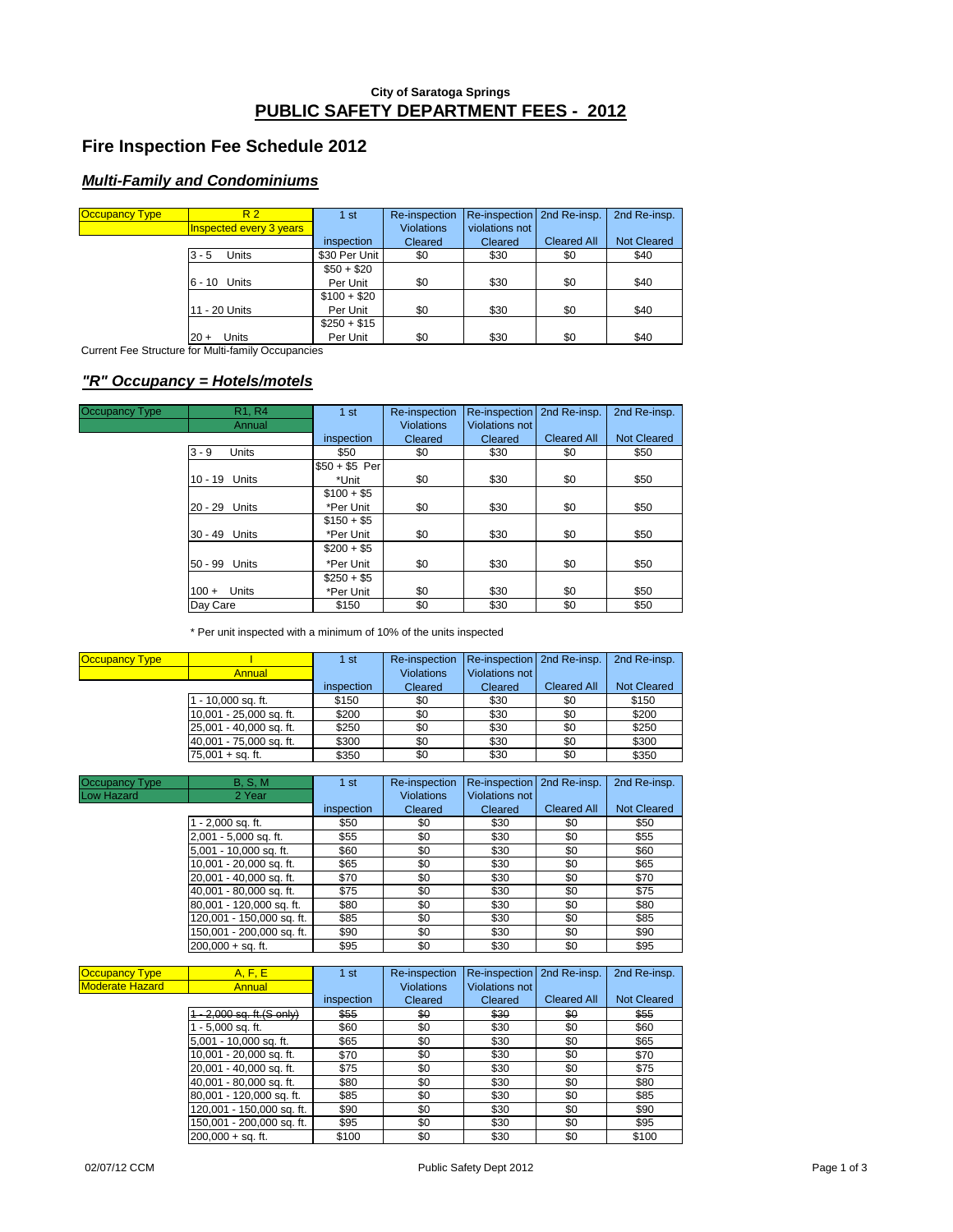#### **Fire Inspection Fee Schedule 2012**

| <b>Occupancy Type</b> | н                         | 1st        | Re-inspection     | Re-inspection  | 2nd Re-insp.       | 2nd Re-insp.       |
|-----------------------|---------------------------|------------|-------------------|----------------|--------------------|--------------------|
| <b>High Hazard</b>    | Annual                    |            | <b>Violations</b> | Violations not |                    |                    |
|                       |                           | inspection | Cleared           | Cleared        | <b>Cleared All</b> | <b>Not Cleared</b> |
|                       | - 5,000 sq. ft.           | \$75       | \$0               | \$30           | \$0                | \$75               |
|                       | 5,001 - 10,000 sq. ft.    | \$85       | \$0               | \$30           | \$0                | \$85               |
|                       | 10,001 - 20,000 sq. ft.   | \$90       | \$0               | \$30           | \$0                | \$90               |
|                       | 20,001 - 40,000 sq. ft.   | \$95       | \$0               | \$30           | \$0                | \$95               |
|                       | 40,001 - 80,000 sq. ft.   | \$100      | \$0               | \$30           | \$0                | \$100              |
|                       | 80,001 - 120,000 sq. ft.  | \$105      | \$0               | \$30           | \$0                | \$105              |
|                       | 120,001 - 150,000 sq. ft. | \$110      | \$0               | \$30           | \$0                | \$110              |
|                       | 150,001 - 200,000 sq. ft. | \$115      | \$0               | \$30           | \$0                | \$115              |
|                       | $200,000 + sq.$ ft.       | \$120      | \$0               | \$30           | \$0                | \$120              |
|                       |                           |            |                   |                |                    |                    |

Occupancy Signage: \$25<br>Occupancy Letters: \$15

Occupancy Letters:

**Occupancies**

**A - Assembly** Places where 50 or more gather for dining, drinking, meeting, worship, instruction

**B - Business** Business offices, professional services, restaurants/bars with less than 50

**E - Educational** Educational facilities/schools for K-12 and non-residential day care

**F - Factories** Factories, industrial, manufacturing

**H - Hazardous** Places with high fire, explosion, or health hazards

**I - Institutional** Hospitals, nursing homes with medical care, prisons, mental facilities

**M - Mercantile** Sale of goods/merchandise, department stores, markets

R - Residential Residential places including hotels, motels, home based licensed care facilities

**S - Storage** Storage facilities not defined as H occupancies, warehouse, parking garages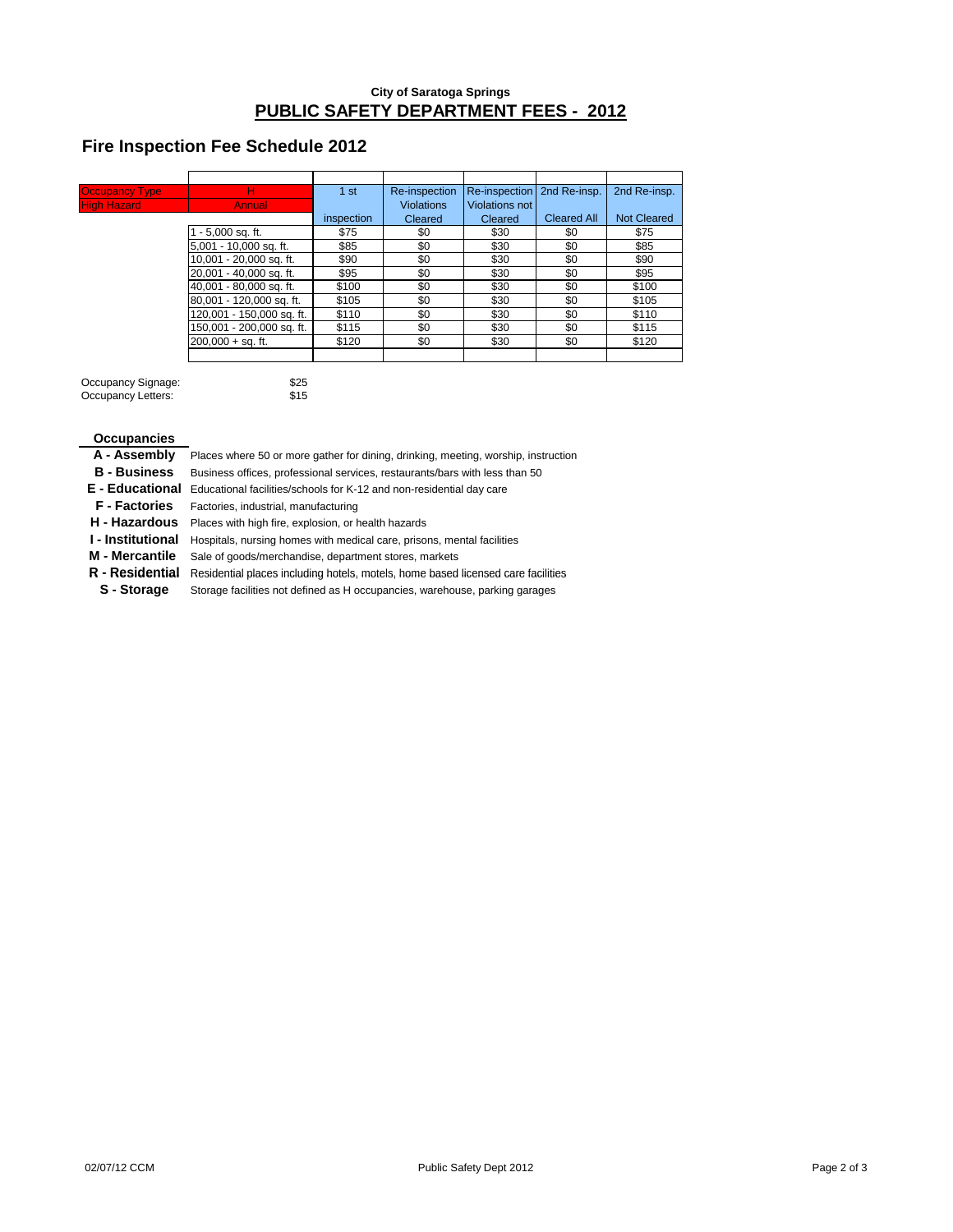#### **Fire Inspection Fee Schedule 2012**

## **SAMPLES**

|                              |                |              | Square  | <b>New Fee</b> |         | <b>Current Fee</b> |              | Paper- |       |
|------------------------------|----------------|--------------|---------|----------------|---------|--------------------|--------------|--------|-------|
| <b>Facility</b>              | Occupancy      | <b>Units</b> | Footage | Rate (2012)    | Total   | (2011)             | <b>Hours</b> | work   |       |
| Assembly                     | A              |              | 180,000 | \$95           | \$95    | \$50               | 2.00         | 1.00   |       |
| <b>Broadway Restaurant</b> A |                |              | 9,023   | \$65           | \$65    | \$50               | 1.00         | 0.50   |       |
| Bank                         | В              |              | 2,404   | \$55           | \$55    | \$0                | 0.50         | 0.25   |       |
| Bank                         | В              |              | 5,940   | \$60           | \$60    | \$0                | 0.50         | 0.25   |       |
| College                      | B              |              | 17,480  | \$65           | \$65    | \$0                | 1.00         | 0.50   |       |
| Law Office Broadway          | B              |              | 2,532   | \$55           | \$55    | \$50               | 0.50         | 0.25   |       |
| School                       | Ε              |              | 43,226  | \$80           | \$80    | \$0                | 1.00         | 0.50   |       |
| Manufacturing                | F              |              | 154,428 | \$95           | \$95    | \$50               | 2.00         | 1.00   |       |
| <b>Manufacturing</b>         | F              |              | 106,000 | \$85           | \$85    | \$0                | 1.50         | 0.75   |       |
| <b>Chemical Storage</b>      | н              |              | 36,838  | \$95           | \$95    | \$0                | 1.00         | 0.50   |       |
| Nursing home                 |                |              | 201.428 | \$350          | \$350   | \$50               | 2.00         | 1.00   |       |
| Hospital                     |                |              | 246,020 | \$350          | \$350   | \$0                | 2.00         | 1.00   |       |
| Hospital                     |                |              | 334,734 | \$350          | \$350   | \$0                | 2.00         | 1.00   |       |
| Store                        | M              |              | 8,000   | \$60           | \$60    | \$0                | 0.50         | 0.25   |       |
| Store                        | M              |              | 139,734 | \$85           | \$85    | \$50               | 1.00         | 0.50   |       |
| <b>Store</b>                 | М              |              | 6,870   | \$60           | \$60    | \$0                | 0.50         | 0.25   |       |
| Hotel                        | R <sub>1</sub> | 103 Units    |         | $$250 + $50$   | \$300   | \$50               | 1.00         | 0.50   |       |
| <b>Hotel</b>                 | R <sub>1</sub> | 168 Units    |         | $$250 + $80$   | \$330   | \$50               | 1.50         | 0.75   |       |
| Hotel                        | R <sub>1</sub> | 128 Units    |         | $$250 + $60$   | \$310   | \$50               | 1.50         | 0.75   |       |
| <b>Hotel</b>                 | R <sub>1</sub> | 38 Units     |         | $$250 + $15$   | \$265   | \$50               | 1.00         | 0.50   |       |
| Assisted Living              | R <sub>4</sub> | 42 Units     |         | $$250 + $20$   | \$270   | \$0                | 1.00         | 0.50   |       |
| Storage Body Shop            | S              |              | 14,700  | \$65           | \$65    | \$0                | 0.50         | 0.25   |       |
| Sample Occupancies           |                |              |         |                | \$3,545 | \$500              | 25.50        | 12.75  | 38.25 |

Estimated time to conduct inspections

38.25 33 **\$1,262.25**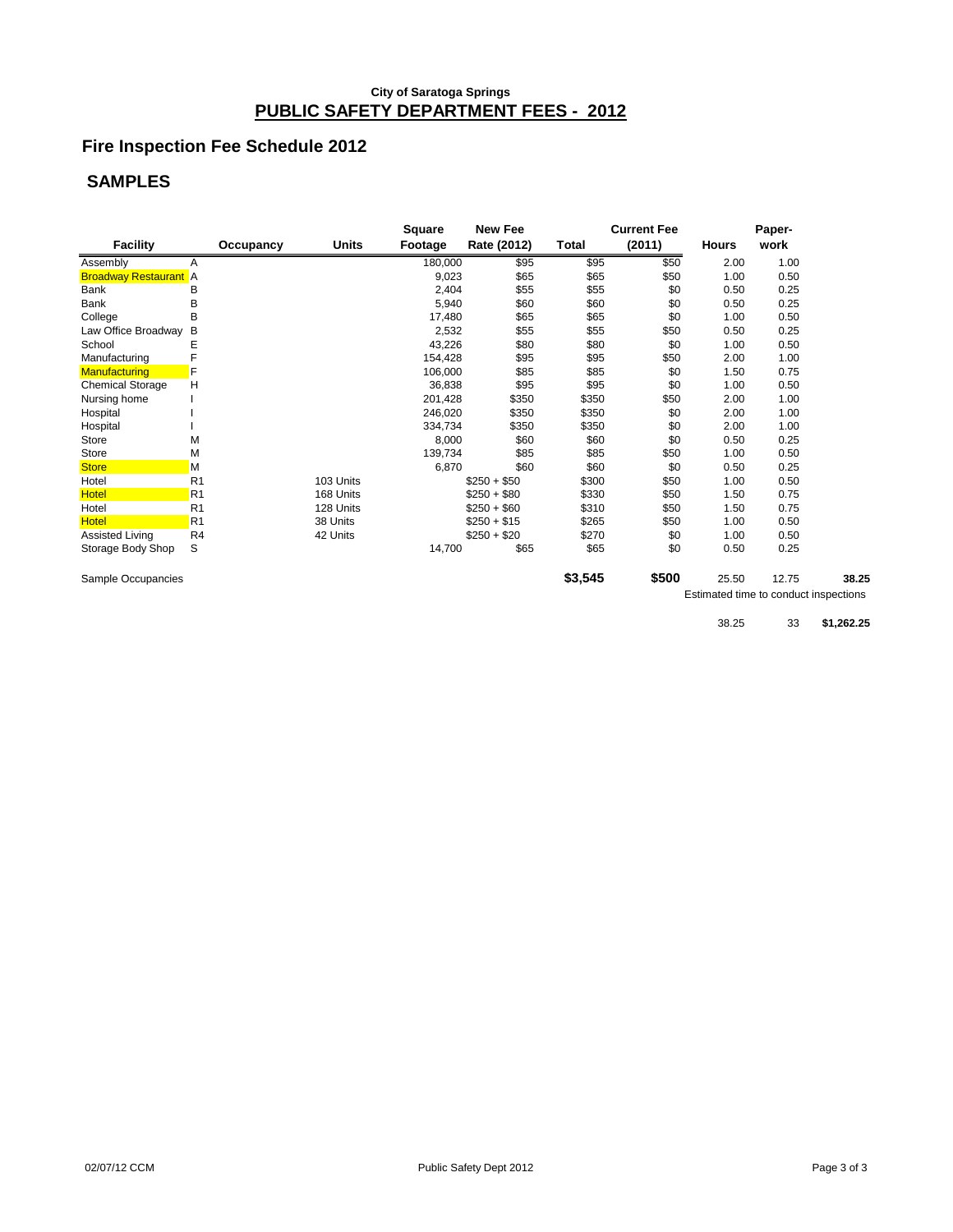|                               | <b>STREET OPENING PERMITS:</b>                            |                                      |                                                                                                                                                           |             |
|-------------------------------|-----------------------------------------------------------|--------------------------------------|-----------------------------------------------------------------------------------------------------------------------------------------------------------|-------------|
|                               | APRIL - NOVEMBER                                          |                                      | \$50.00 FOR PERMIT<br>\$250.00 FOR FIRST 5 YARDS<br>\$50.00 FOR EVERY YRD. AFTER<br>\$400.00 FOR BROADWAY CUTS                                            |             |
|                               | NOVEMBER - APRIL                                          | \$450.00 ALL                         | \$800.00 FOR BROADWAY CUTS                                                                                                                                |             |
|                               | <b>National Grid</b>                                      | \$50.00 CUTS                         | \$50.00 PERMITS<br>\$150.00 FOR BROADWAY CUTS                                                                                                             |             |
| <b>CURBS &amp; SIDEWALKS:</b> |                                                           |                                      | \$20.00 linear foot pre-cast curbing<br>\$35.00 linear foot granite curbing<br>\$7.00 square foot concrete sidewalk                                       |             |
| <b>FLAG FEES:</b>             |                                                           |                                      | \$200.00 UP TO 20 FLAGS FOR TWO WEEKS<br>(BROADWAY, UNION OR AS DESIGNATED)<br>\$100.00 FOR EACH ADDITIONAL WEEK<br>\$200.00 FOR EACH ADDITIONAL 20 FLAGS |             |
| <b>BANNERS</b>                |                                                           |                                      | \$100.00 ONE BANNER, ONE WEEK                                                                                                                             |             |
|                               | <b>SANDWICH BOARD FEES:</b>                               | \$15.00                              |                                                                                                                                                           |             |
| <b>MILLING MATERIAL:</b>      | IN CITY                                                   |                                      | \$60.00 FOR TANDUM TRUCK                                                                                                                                  |             |
|                               | OUT OF CITY                                               |                                      | \$75.00 FOR TANDUM TRUCK                                                                                                                                  |             |
| <b>COMPOST:</b>               | FOR PICK UP<br>DELIVERED IN CITY<br>DELIVERED OUT OF CITY |                                      | 18.00/yd 2 YRD. MINIMUM @<br>20.00/yd 7 YRD. MINIMUM @<br>24.00/yd 7 YRD. MINIMUM @                                                                       |             |
| <b>TRANSFER BAGS:</b>         | LAWN AND LEAF BAGS                                        |                                      | \$4.00 EACH<br>\$1.00 for TWO                                                                                                                             |             |
| <b>CAROUSEL</b>               |                                                           | \$1.00                               | \$50.00 15 minute interval                                                                                                                                |             |
| <b>FIREWOOD</b>               |                                                           |                                      | \$300.00 truck load when available                                                                                                                        |             |
|                               | <b>HIGH ROCK PARK PAVILLION</b>                           | \$400.00 8 hours<br>\$250.00 4 hours |                                                                                                                                                           |             |
|                               | <b>CONGRESS PARK CRAFT FAIRS</b>                          |                                      | \$750.00 day long event                                                                                                                                   |             |
| <b>SPECIAL EVENTS LABOR</b>   |                                                           |                                      | hourly \$10/hour to \$43/hour                                                                                                                             |             |
| <b>FARMERS MARKET</b>         |                                                           |                                      | \$3.50 per vendor, per day                                                                                                                                |             |
| 02/07/12 CCM                  |                                                           | Public Works Dept 2012               |                                                                                                                                                           | Page 1 of 1 |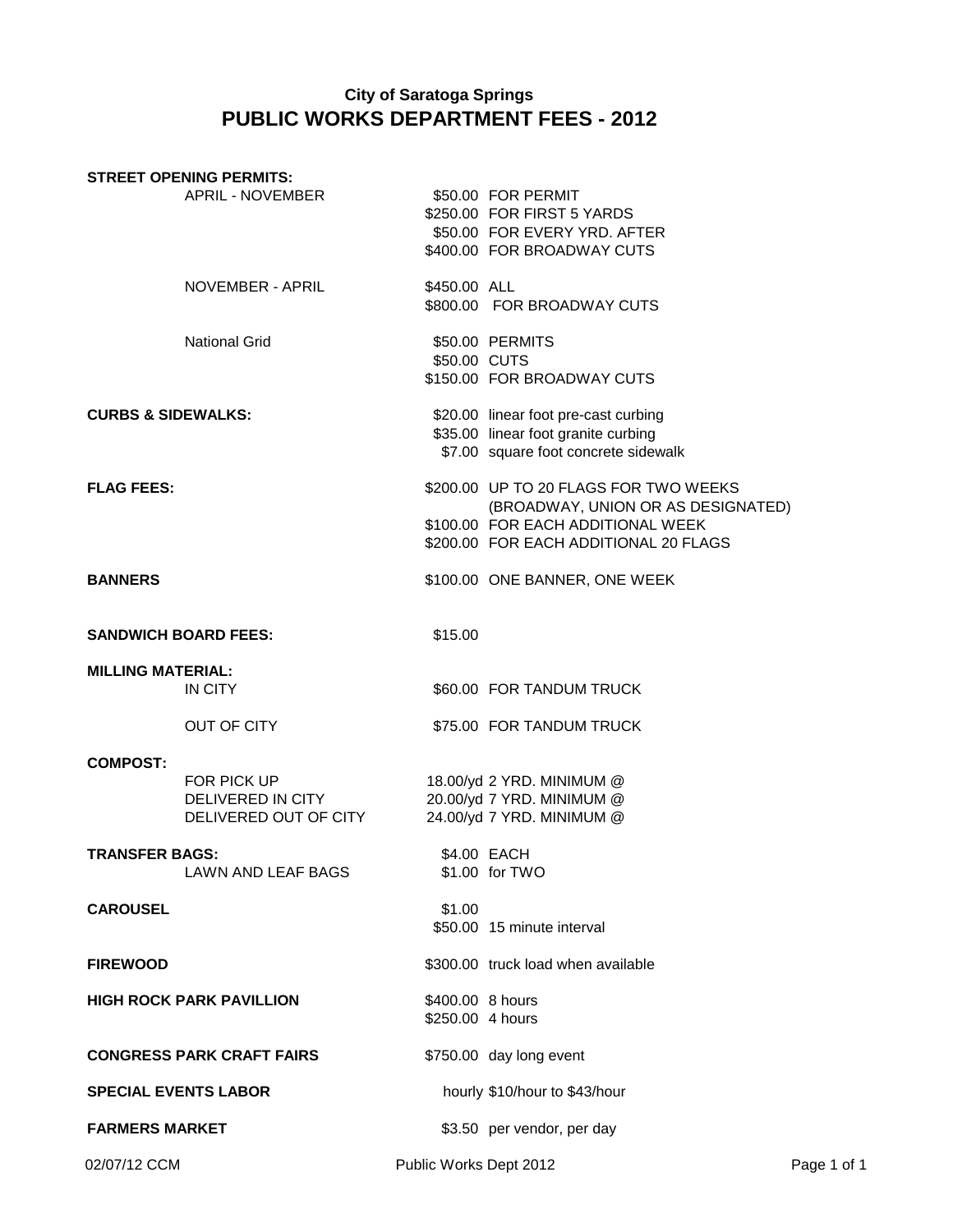## **CANFIELD CASINO**

| <b>IYEAR</b>    | <b>RATES</b>   | DAY OF THE WEEK TYPE OF RENTAL |                                 |
|-----------------|----------------|--------------------------------|---------------------------------|
|                 |                | <b>CANFIELD CASINO</b>         |                                 |
| 2012            | \$2,800        | <b>ANY</b>                     | * CITY RESIDENT                 |
|                 | \$3,000        | <b>ANY</b>                     | NON CITY RESIDENT               |
|                 |                |                                |                                 |
|                 | \$1,500        | MON. - THURS.                  | NON-PROFIT                      |
|                 | \$1,800        | FRI. - SUN.                    | NON-PROFIT                      |
|                 |                |                                |                                 |
|                 | \$2,300        | MON-THURS                      | <b>CONVENTION FEE</b>           |
|                 | \$2,500        | <b>FRI-SUN</b>                 | <b>CONVENTION FEE</b>           |
|                 |                |                                |                                 |
|                 | \$1,200        | <b>ANY</b>                     | <b>GOVERNMENTAL FEE</b>         |
|                 | \$1,000        | MON. - THURS. ONLY             | <b>LUNCHEON</b>                 |
|                 |                | <b>ANY</b>                     | PARK CEREMONY MOVED INSIDE      |
|                 | \$400<br>\$250 | <b>ANY</b>                     | WEDDING REHEARSAL AFTER 3:00 PM |
|                 | \$375          | <b>ANY</b>                     | <b>KITCHEN - ALL</b>            |
|                 | \$275          | <b>ANY</b>                     | <b>KITCHEN - NON-PROFIT</b>     |
|                 |                |                                |                                 |
|                 | \$3.50         | <b>ANY</b>                     | <b>CHAIR RENTAL</b>             |
|                 | \$50           | <b>15 MINUTES RENTAL</b>       | <b>CAROUSEL WEDDING PHOTO'S</b> |
|                 |                |                                |                                 |
| 2013            |                |                                |                                 |
| <b>PROPOSED</b> | \$2,800        | <b>ANY</b>                     | <i><b>*CITY RESIDENT</b></i>    |
|                 | \$3,000        | <b>ANY</b>                     | <b>NON CITY RESIDENT</b>        |
|                 |                |                                |                                 |
|                 | \$1,500        | <b>MON-THURS</b>               | <b>NON-PROFIT</b>               |
|                 | \$1,800        | <b>FRI-SAT</b>                 | <b>NON-PROFIT</b>               |
|                 |                |                                |                                 |
|                 | \$2,300        | <b>MON-THURS</b>               | <b>CONVENTION FEE</b>           |
|                 | \$2,500        | <b>FRI-SUN</b>                 | <b>CONVENTION FEE</b>           |
|                 |                |                                |                                 |
|                 | \$1,200        | <b>ANY</b>                     | <b>GOVERNMENTAL FEE</b>         |
|                 | \$1,000        | MON. - THURS. ONLY             | <b>LUNCHEON</b>                 |
|                 | \$400          | <b>ANY</b>                     | PARK CEREMONY MOVED INSIDE      |
|                 | \$250          | <b>ANY</b>                     | WEDDING REHEARSAL AFTER 3:00 PM |
|                 | \$375          | ANY                            | KITCHEN - ALL                   |
|                 |                |                                | KITCHEN - NON-PROFIT            |
|                 | \$275          | <b>ANY</b>                     |                                 |
|                 |                |                                |                                 |
|                 | \$3.50         | <b>ANY</b>                     | <b>CHAIR RENTAL</b>             |
|                 | \$50           | <b>15 MINUTES RENTAL</b>       | CAROUSEL WEDDING PHOTO'S        |

Fees are based on a five-hour event. If the event runs longer, an additional \$250.00 per hour is required. Only checks are accepted.

Deposit of \$500.00 is due for all events (except lunches) upon reservations. Balance due two months prior to date of event. Lunches by special request. Deposit for lunches \$250.00. Balance is due one month prior to date of lunch. \* Proof of Residency is Required

02/21/12 CCM - Update **Public Works Dept 2012** Page 1 of 1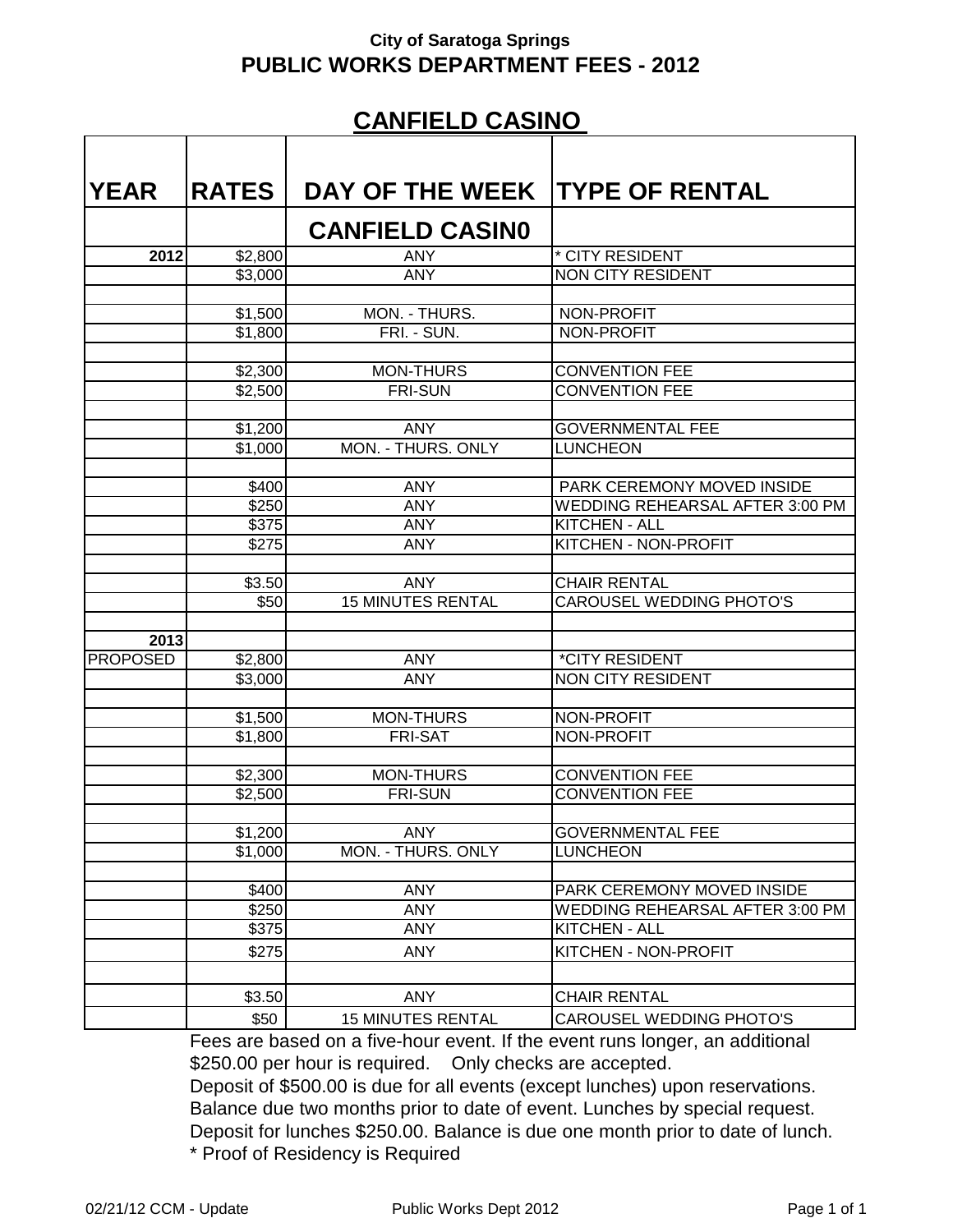## **ENGINEERING DEPARTMENT**

#### **PROJECT REVIEW FEES:**

Refer to Article XIII of The City of Saratoga Springs Zoning Ordinance for Project Review fees

#### **SITE INSPECTION FEES:**

| <b>City Engineer</b>       | \$90.00 /hr  |  |
|----------------------------|--------------|--|
| Asst. City Engineer        | \$65.00 /hr  |  |
| <b>Engineer Technician</b> | $$60.00$ /hr |  |
| Survey Technician          | \$50.00 /hr  |  |

#### **SWPPP Fees**

| full SWPPP             | \$2,500 minimum                  |
|------------------------|----------------------------------|
| additional inspections | hourly rate \$11/hr to \$56 hour |
| basic SWPPP            | \$1,000                          |

#### Copy Fee

| 8 1/2 x 11 | $$.25$ /page |
|------------|--------------|
| 3'x5'      | \$5.00/page  |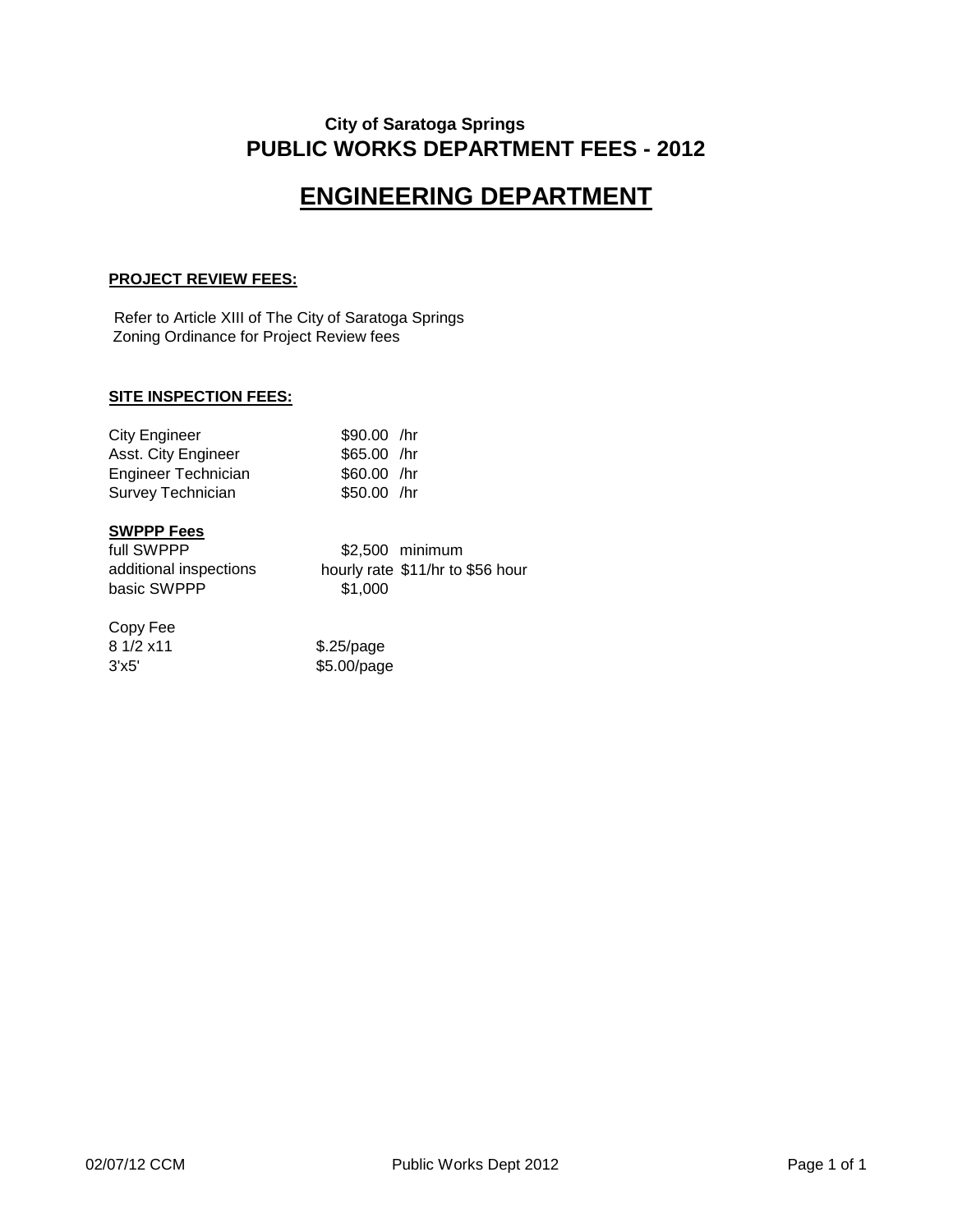## **MUSIC HALL**

| Local Not for Profit Monday-Friday 5:00 p.m. to 10:00 p.m. | \$75.00    |
|------------------------------------------------------------|------------|
| All other users Monday-Friday 5:00 p.m. to 10:00 p.m.      | \$200.00   |
| Not for Profit Saturday & Sunday 8 hours                   | \$350.00   |
| All other users Saturday & Sunday 8 hours                  | \$500.00   |
| Saratoga Savoy                                             | \$400.00   |
| Weddings/Barmitvahs/Batmitvah (8 hours)                    | \$800.00   |
| <b>First Night</b>                                         | \$1,500.00 |
| Dance Flurry                                               | \$2,000.00 |
| Labor fee per hour                                         | \$25.00    |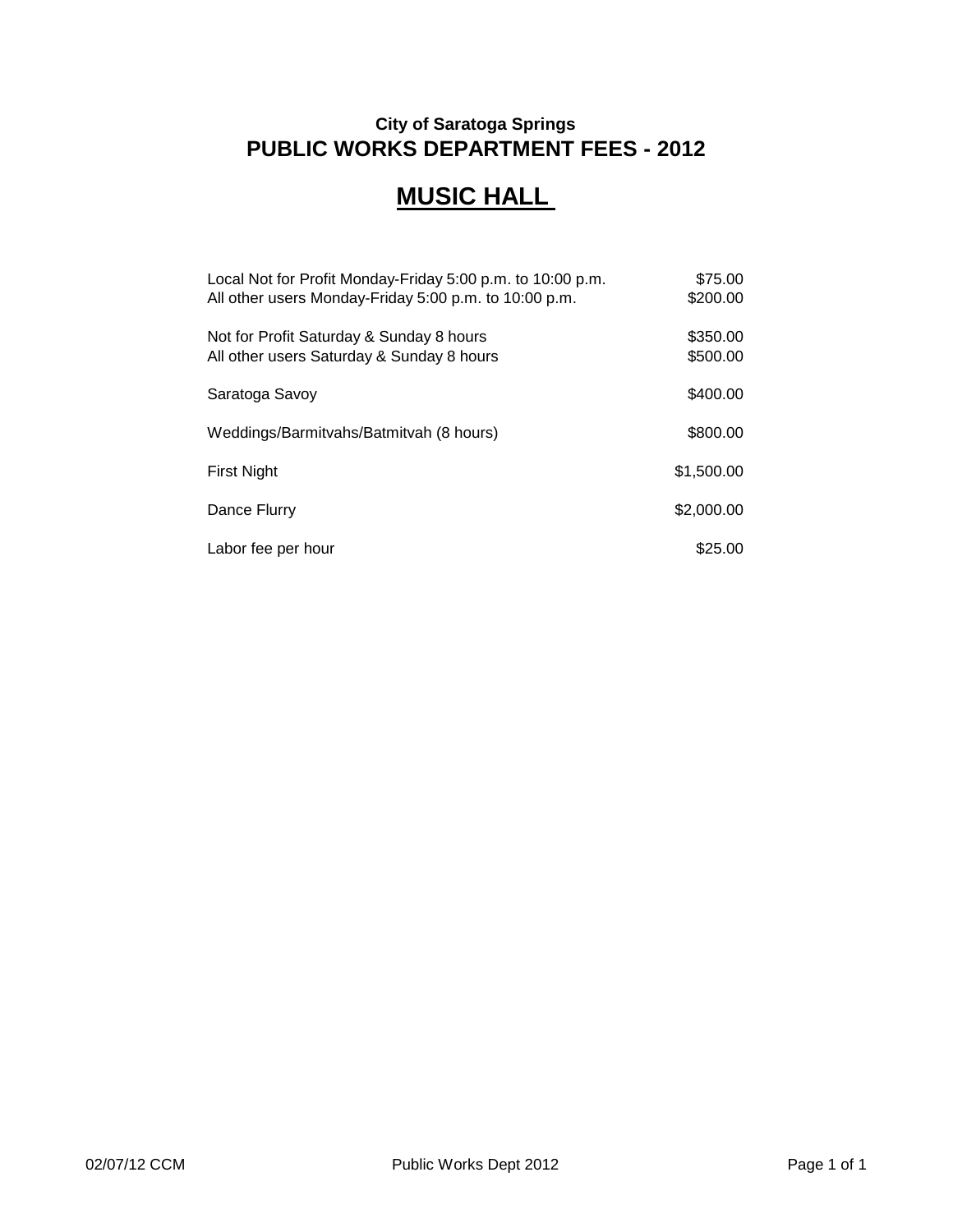## **FINANCE DEPARTMENT FEES - 2012 City of Saratoga Springs**

#### **COLLECTION FEES:**

| A. TAX SEARCH FEES BASED ON       |                                                                   |                                |
|-----------------------------------|-------------------------------------------------------------------|--------------------------------|
| <b>ASSESSED VALUE</b>             | $$0 - $399,999$ :<br>\$400,000. - \$799,999:<br>\$800,000 AND UP: | \$30.00<br>\$50.00<br>\$100.00 |
| <b>B. BAD CHECK FEE</b>           |                                                                   | \$25.00                        |
| <b>C. ADVERTISEMENT FEE</b>       |                                                                   | \$15.00                        |
| D. DUPLICATE BILL FEE (Bank)      |                                                                   | \$5.00                         |
| E. DUPLICATE BILL FEE (Residence) |                                                                   | \$3.00                         |
| <b>F. TAX STATEMENT</b>           |                                                                   | \$3.00                         |
| <b>G. CERTIFIED MAILING FEE</b>   |                                                                   | \$5.00                         |
| E. ONLINE CREDIT CARD PAYMENT FEE |                                                                   | \$5.00                         |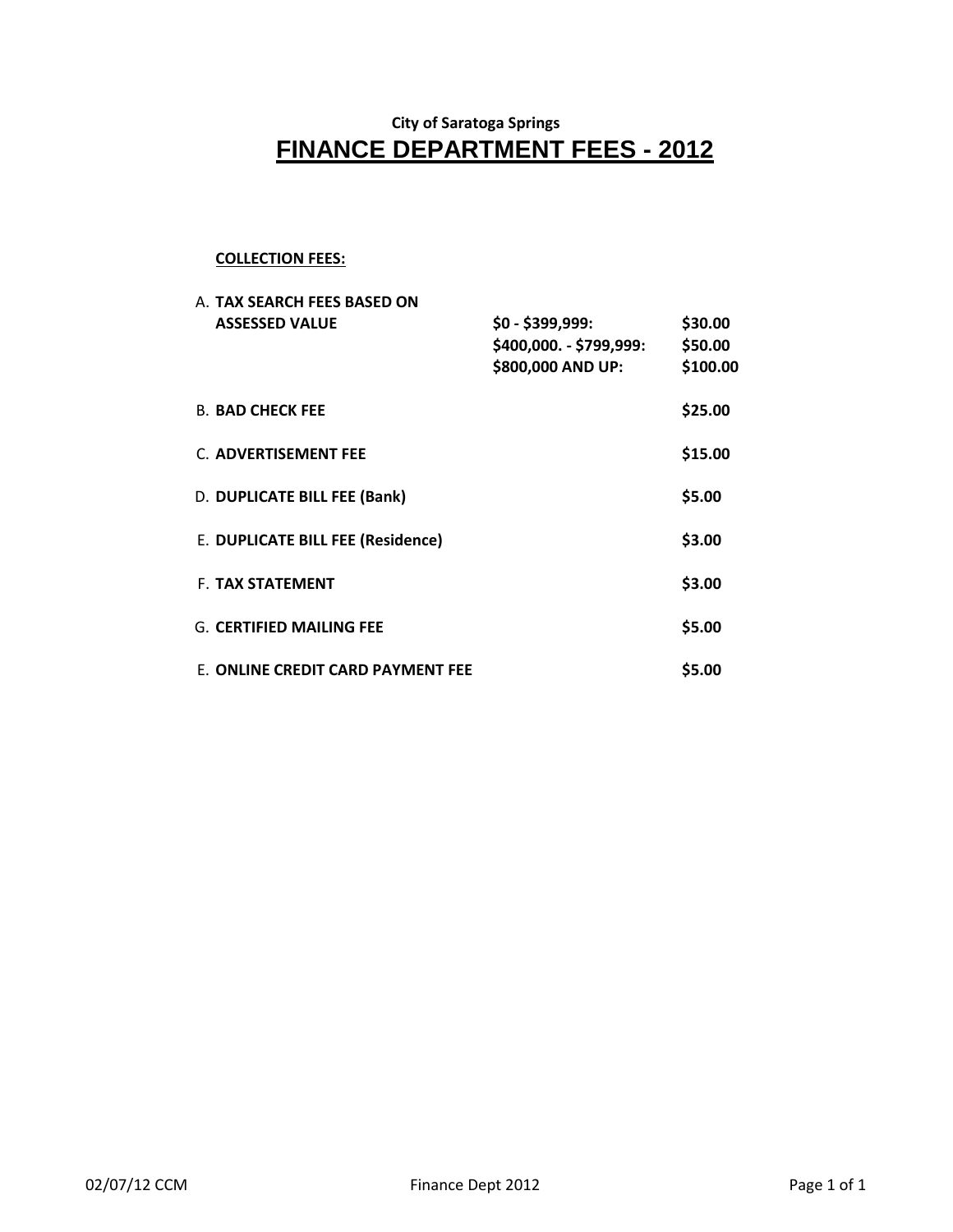## **City of Saratoga Springs MAYORS DEPARTMENT FEES - 2012: BUILDING DEPARTMENT**

| <b>BUILDING DEPARTMENT FEES</b>                                               | 2012                                               |
|-------------------------------------------------------------------------------|----------------------------------------------------|
|                                                                               |                                                    |
| <b>Residential Construction</b>                                               |                                                    |
| <b>Residential New Construction-1 &amp; 2 family</b>                          | \$150 plus \$0.20/sq ft of<br>floor area           |
| <b>Residential New Construction-3 or more families</b>                        | \$150 plus \$0.20/sq ft of<br>floor area           |
| <b>Residential Alterations/ Additions (including</b><br>porches and sunrooms) |                                                    |
| Res. Minor (less than 50% of bldg) - no structural                            | \$100                                              |
| Res. Major (more than 50% of bldg)- no structural                             | \$150                                              |
| Res. Major involving structural work 1-2 families                             | \$100 plus \$.15/sq ft of floor<br>area            |
| Res. Major involving structural work 3 or more                                | \$100 plus \$.20/sq ft of floor                    |
| families                                                                      | area                                               |
| <b>Commercial Construction</b>                                                |                                                    |
| <b>Commercial New &amp; Addition</b>                                          |                                                    |
| Comm. up to 20,000 sq ft of floor area                                        | \$250 per tenant plus<br>\$.25/sq ft of floor area |
| Comm. next 50,000 sq ft of floor area                                         | \$250 per tenant plus \$.20<br>sq ft of floor area |
| Comm. thereafter                                                              | \$250 per tenant plus<br>\$.15/sq ft of floor area |
| <b>Commercial Alterations</b>                                                 |                                                    |
| Comm. Minor (less than 50% of bldg) - no<br>structural work                   | \$110 plus \$.10/sq ft of floor<br>area            |
| Comm. Major (more than 50% of bldg)- no                                       | \$150 plus \$.15/sq ft of floor                    |
| structural work                                                               | area                                               |
| Comm. Major involving structural work                                         | \$150 plus \$.20/sq ft of floor<br>area            |
| <b>Other Permit/ Fees</b>                                                     |                                                    |
| <b>Deck</b>                                                                   | \$100.00                                           |
| <b>Detached Garage</b>                                                        | \$80 plus \$.15/sq ft of floor                     |
|                                                                               | area                                               |
| <b>Shed</b>                                                                   | \$20 flat                                          |
| <b>Sign Permits</b>                                                           | \$100 each sign                                    |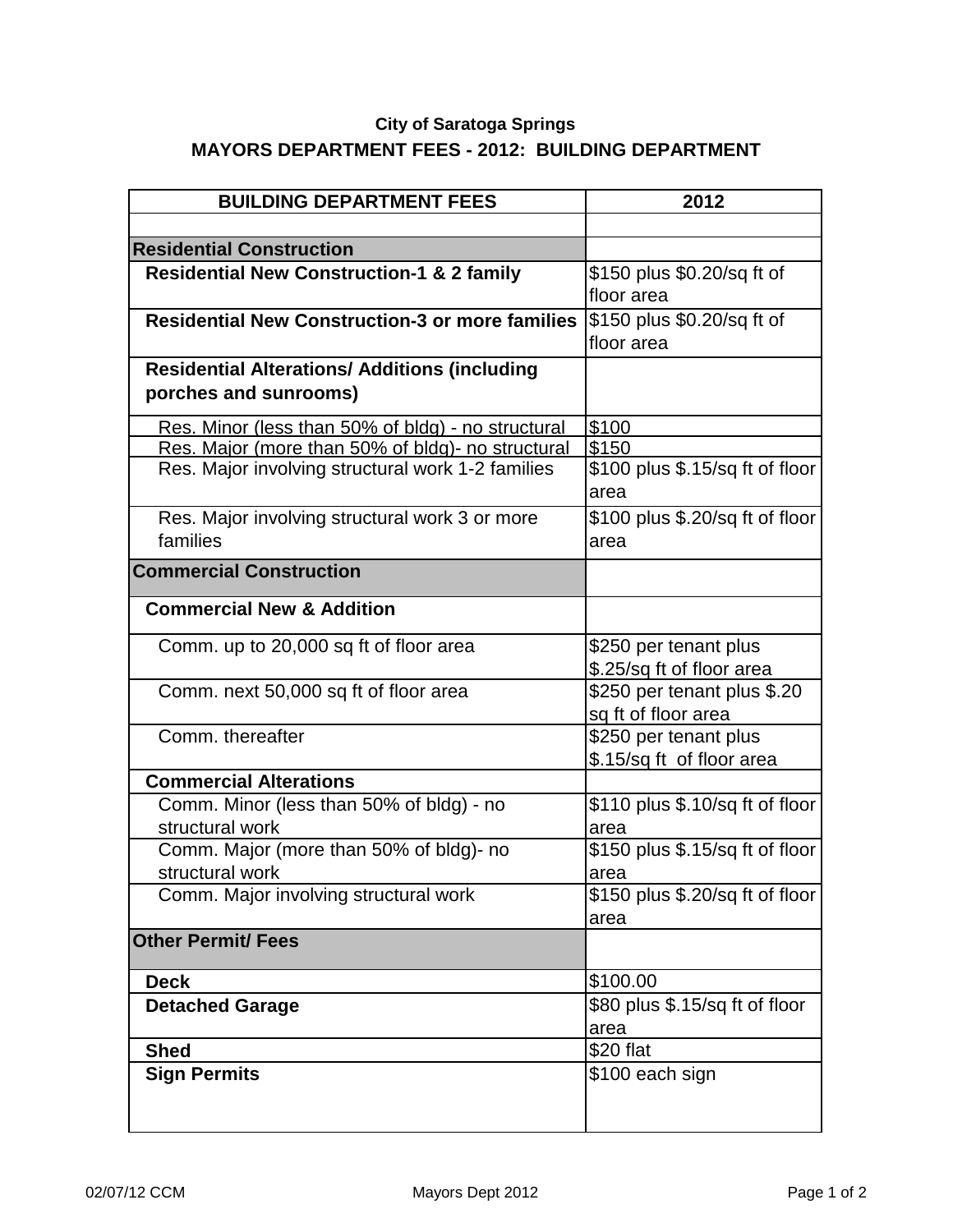## **City of Saratoga Springs MAYORS DEPARTMENT FEES - 2012: BUILDING DEPARTMENT**

| <b>BUILDING DEPARTMENT FEES</b>                                        | 2012                          |
|------------------------------------------------------------------------|-------------------------------|
|                                                                        |                               |
| <b>Sign license by accounts</b>                                        | \$150.00                      |
| Demolition *                                                           | \$100.00                      |
|                                                                        | \$100.00                      |
| Stop work order *                                                      | \$135.00                      |
| <b>Swimming Pools (residential above ground)</b>                       |                               |
| <b>Swimming Pools (residential in ground)</b>                          | \$135.00                      |
| <b>Swimming pools (commercial)</b>                                     | \$150.00                      |
| Inspections made before or after normal working \$100/ hr 2 hr minimum |                               |
| hours. Prior notification required.                                    |                               |
| <b>Blasting Permit</b>                                                 | \$150.00                      |
| <b>Plumbing License</b>                                                | \$150.00                      |
| <b>Private Sewage Disposal System</b>                                  | \$150.00                      |
| <b>Watercourse Activity permit</b>                                     | \$150.00                      |
| <b>Soil Disturbing Activity Permit</b>                                 | \$150.00                      |
| <b>Flood Hazard Development Permit</b>                                 | \$150.00                      |
| <b>Satellite Receiving Antennae</b>                                    | \$150.00                      |
| <b>Temporary CO-90 Days</b>                                            | \$75.00                       |
| <b>Copies of COs</b>                                                   | \$20.00                       |
| <b>Plumbing Permit</b>                                                 |                               |
| <b>Permanent Occupancy</b>                                             | \$30.00                       |
| <b>Transient Occupancy</b>                                             | \$30.00                       |
| <b>Commercial Building</b>                                             | \$75.00                       |
| <b>All Others</b>                                                      | \$75.00                       |
| <b>Permanent Fixtures</b>                                              | \$5 per fixture unit          |
| Plan Revisions After Permit Issuance*                                  | \$25.00 each revision         |
| <b>Permit Extensions*</b>                                              | residential- \$50 commercial- |
|                                                                        | \$100                         |
| <b>Residential</b>                                                     | \$50.00 max 6 mos             |
| Commercial                                                             | \$100.00 max 6 mos            |
| <b>Zoning Compliance letters*</b>                                      | \$100.00                      |
| Inspection fees when requested but not ready                           | Flat Rate \$25.00 each        |
| when inspector arrives at job site*                                    | occurrence                    |
| <b>Roofing Permit*</b>                                                 | \$50.00                       |
| <b>Penalties</b>                                                       | \$50 per day up to \$2,500    |
|                                                                        | maximum                       |

\* Denotes new fee Note...Refund policy to be determined by Zoning & Building Inspector\*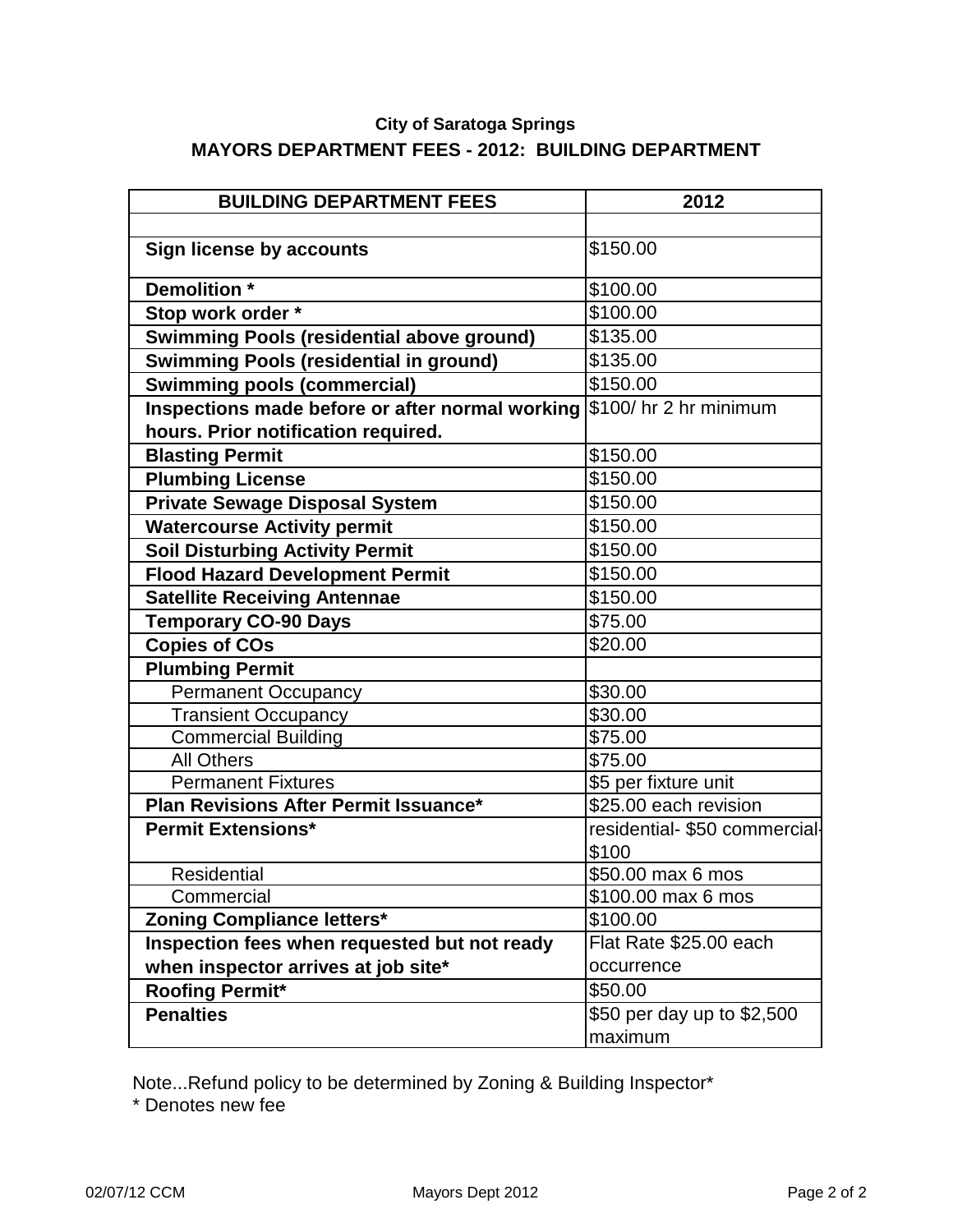## **CIVIL SERVICE DEPARTMENT FEES\* - 2012 City of Saratoga Springs**

#### **EXAMINATION FEES:**

| Decentralized exams, such as:<br>Account Clerk, Clerk, Custodian, Keyboard Specialist, Library Clerk.<br>The exam fee is based on salary and whether appointments are FT or PT                                                            | \$5.00 to \$7.50 |
|-------------------------------------------------------------------------------------------------------------------------------------------------------------------------------------------------------------------------------------------|------------------|
| State scheduled exams, such as:<br>Accountant, Administrative Assistant, Automotive Service Manager,<br><b>Building Inspector series, Director of Finance, Parking Enforcement,</b><br><b>Public Safety Dispatcher, Web Administrator</b> | \$10.00          |
| Uniform Service exams (entry level and promotional):                                                                                                                                                                                      | \$15.00          |

**\* A waiver of application fees is allowed under certain circumstances. See Section 50.5 (b) Civil Service Law, as amended (effective 10/15/06) for complete information.**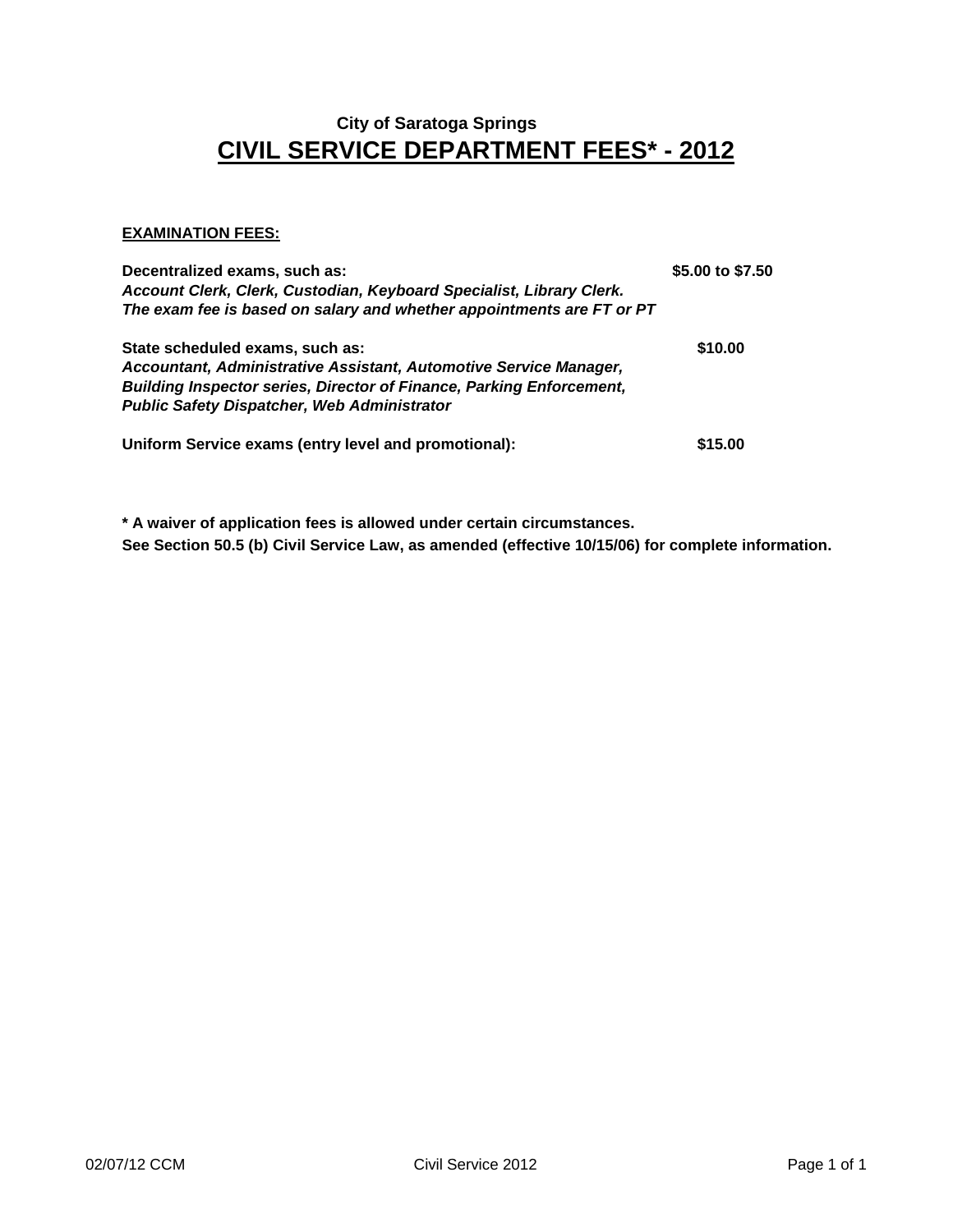#### **City of Saratoga Springs MAYORS DEPARTMENT FEES - 2012: PLANNING & ECONOMIC DEVELOPMENT**



#### City of Saratoga Springs

Planning & Economic Development City Hall - 474 Broadway Saratoga Springs, New York 12866 Tel: 518-587-3550 fax: 518-580-9480 www.saratoga-springs.org

| Application to City Council                                 |                            | 2012                  |
|-------------------------------------------------------------|----------------------------|-----------------------|
| Comprehensive Plan amendment                                | \$700 + \$100/acre         |                       |
| Zoning Ordinance amendment                                  | $$700 + $100/ \text{acre}$ |                       |
| Planned Unit Development (PUD) amendment                    | \$700 + \$100/acre         |                       |
|                                                             |                            |                       |
| Application to Zoning Board of Appeals                      |                            |                       |
| Use Variance                                                | \$                         | 1,000                 |
| Area Variance - Residential                                 | \$                         | 150                   |
| Area Variance - Non-residential                             | \$                         | 500                   |
| Interpretations                                             | \$                         | 400                   |
| Variance extensions                                         | \$                         | 150                   |
|                                                             |                            |                       |
| Application to Design Review Commission                     |                            |                       |
| Combined Application for Historic and Architectural Review: |                            |                       |
| Residential Structures (principal, accessory)               |                            |                       |
| Residential sketch or formal submission                     | \$                         | 25                    |
| Residential approval - extension                            | \$                         | 25                    |
| Residential - administrative action                         | \$                         | 25                    |
| Non-residential / mixed-use structures (principal)          |                            |                       |
| Non-Residential sketch                                      | \$                         | 100                   |
| Non-Residential formal submission                           | \$                         | 300                   |
| Non-residential signs, awnings, accessory structures        |                            |                       |
| Non-Residential sketch or formal submission                 | \$                         | 100                   |
| Non-residential approval - extension                        | \$                         | 100                   |
|                                                             |                            |                       |
| Non-residential - administrative action                     | \$                         | 100                   |
| Application to Planning Board                               |                            |                       |
| <b>Special Use Permit</b>                                   | \$                         | 750                   |
| Special Use Permit - extension                              | \$                         | 200                   |
| Site Plan Review - incl. PUD:                               |                            |                       |
| Sketch Plan                                                 | \$                         | 250                   |
| Residential                                                 | \$250 + \$150/unit         |                       |
| Residential - extension                                     | \$                         | 250                   |
| Residential - modification                                  | \$                         | 250                   |
| Non-residential                                             |                            | \$500 + \$100/1000 sf |
| Non-Residential - extension                                 | \$                         | 500                   |
|                                                             | \$                         |                       |
| Non-Residential - modification<br>Subdivision - incl. PUD:  |                            | 500                   |
|                                                             |                            |                       |
| Sketch Plan                                                 | \$                         | 250                   |
| Preliminary Approval                                        |                            |                       |
| Residential: 1-9 lots                                       | \$                         | 500                   |
| Residential: 10-25 lots                                     | \$                         | 750                   |
| Residential: 26-50 lots                                     | \$<br>\$                   | 1,000                 |
| Residential: 51+ lots                                       |                            | 1,250                 |
| Residential - extension                                     | \$                         | 250                   |
| Final Approval                                              |                            |                       |
| Residential                                                 | $$1000 + $100/$ lot        |                       |
| Non-Residential                                             | \$1500/lot                 |                       |
| <b>Final Approval Extension</b>                             |                            |                       |
| Residential                                                 | \$                         | 100                   |
| Non-Residential                                             | \$                         | 250                   |
| Final Approval Modification                                 |                            |                       |
| Residential                                                 | \$                         | 250                   |
| Non-Residential                                             | \$                         | 500                   |
|                                                             |                            |                       |
| Other:                                                      |                            |                       |
| <b>Administrative Action</b>                                | \$                         | 250                   |
| Lot Line Adjustment                                         | \$                         | 250                   |
| Letter of Credit - modification or extension                | \$                         | 400                   |
| Letter of Credit - collection                               | up to 1% of LoC            |                       |
| <b>Recreation Fee</b>                                       | \$1500/lot or unit         |                       |
| Soil Erosion & Sediment Control                             | $$500 + $25/ \text{acre}$  |                       |
| Watercourse Disturbance<br>$$500 + $50/ \text{acre}$        |                            |                       |
| SEQRA EIS Review (Draft & Final)                            | $$200 + $10$ /page         |                       |
|                                                             |                            |                       |
| Stormwater Pollution Prevention Plan (SWPPP) Review         |                            |                       |
| Full SWPP Fee                                               | \$                         | 2,500                 |
| <b>Basic SWPP Fee</b>                                       | \$                         | 1,000                 |

For information on Building Fees, please contact the Building Dept. 587-3550 x2511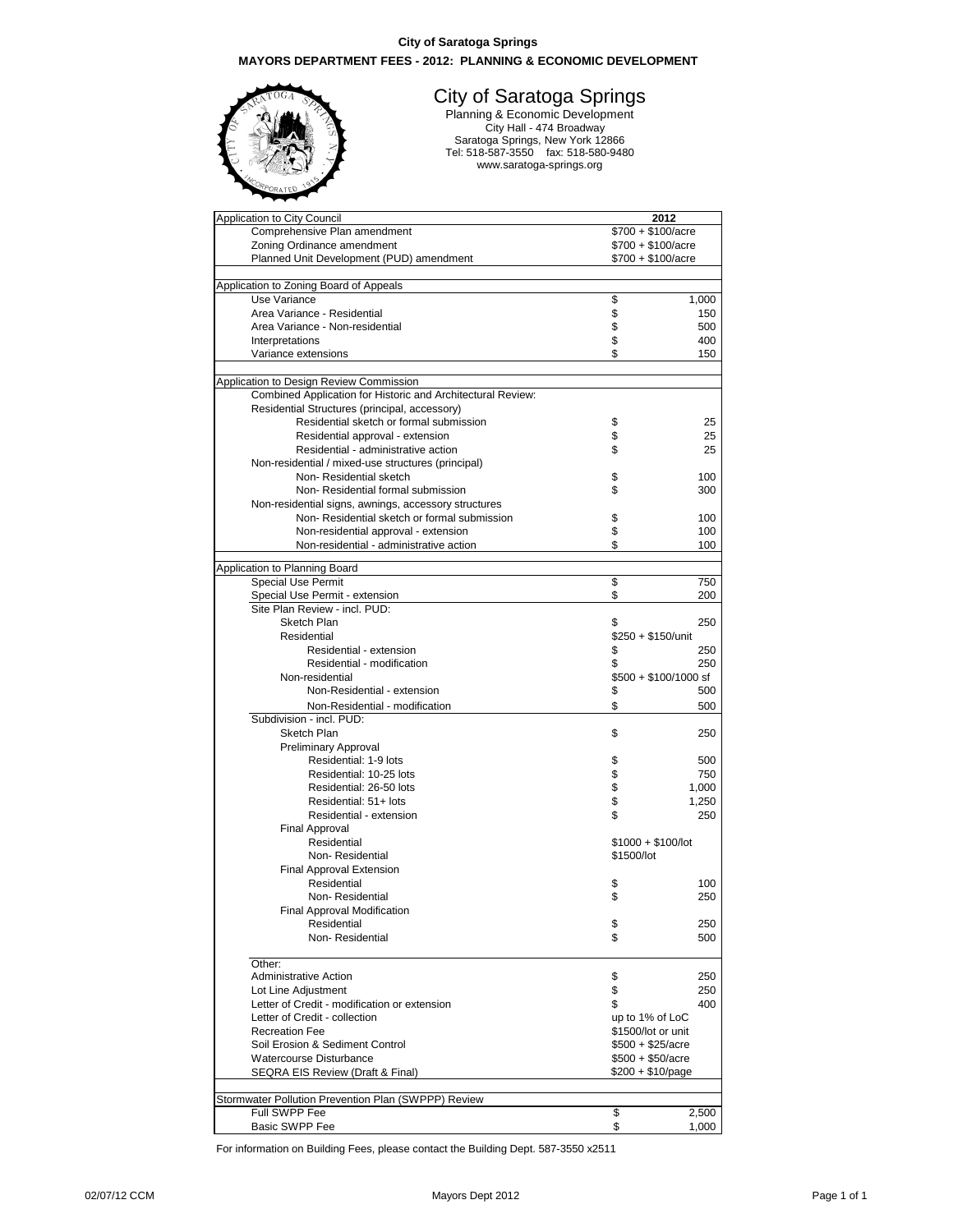## **City of Saratoga Springs MAYORS DEPARTMENT FEES - 2012: VISITOR CENTER**



## **2012 Visitor Center**

| Saratoga Springs                    |  |  |
|-------------------------------------|--|--|
| <b>Heritage Area Visitor Center</b> |  |  |

| <b>RENTAL FEES:</b> | FOR PROFIT BUSINESS & ORGANIZATIONS<br>Conference Room - 9 AM to 5PM |        |                       |
|---------------------|----------------------------------------------------------------------|--------|-----------------------|
|                     | Full Day Use (8 hrs.)                                                | 100.00 |                       |
|                     | Half Day Use (4 hrs.)                                                | 50.00  |                       |
|                     | <b>After Hours</b>                                                   | 25.00  |                       |
|                     |                                                                      |        |                       |
|                     | <b>Expanded Use of Building</b>                                      |        |                       |
|                     | (main visitor area, back patio garden area)                          |        | 50.00 per hr.         |
|                     |                                                                      |        |                       |
|                     | <b>Kitchen</b>                                                       | 10.00  |                       |
|                     | (access and use of VC appliances)                                    |        |                       |
|                     | <b>NOT-FOR-PROFIT BUSINESS &amp; ORGANIZATIONS</b>                   |        |                       |
|                     | Conference Room - 9 AM to 5PM                                        |        |                       |
|                     | (available for hourly blocks of time                                 |        | 15.00 per 2 hr. block |
|                     | or full and partial days)                                            |        |                       |
|                     | <b>After Hours</b>                                                   |        | 15.00 per hr.         |
|                     |                                                                      |        |                       |
|                     | <b>Expanded Use of Building</b>                                      |        | 25.00 per hr.         |
|                     | (main visitor area, back patio garden area)                          |        |                       |
|                     | <b>Kitchen</b>                                                       | 6.00   |                       |
|                     | (access and use of VC appliances)                                    |        |                       |
|                     |                                                                      |        |                       |
|                     | OTHER RELATED FACILITY CHARGES                                       |        |                       |
|                     | <b>Front Lawn Area</b>                                               |        |                       |
|                     | (during VC Hours of Operation only)                                  |        | 100.00 per event      |
|                     |                                                                      |        |                       |
|                     | Use of tent on Front Lawn                                            |        |                       |
|                     | A \$10 Public Assembly Permit must be obtained                       |        | 100.00 per event      |
|                     | at the Office of the Commissioner of Accounts.                       |        |                       |
|                     |                                                                      |        |                       |
|                     | <b>Caterer Fee</b>                                                   |        |                       |
|                     | This fee is assessed when a client utilizes                          |        | 50.00 per event       |
|                     | a caterer on the premises.                                           |        |                       |
|                     | <b>Equipment Fee</b>                                                 |        |                       |
|                     | For one or any of the following: laptop, projector or screen         |        | 25.00 per event       |
|                     |                                                                      |        |                       |

## **Damaged equipment will be assessed an additional charge of \$100.00**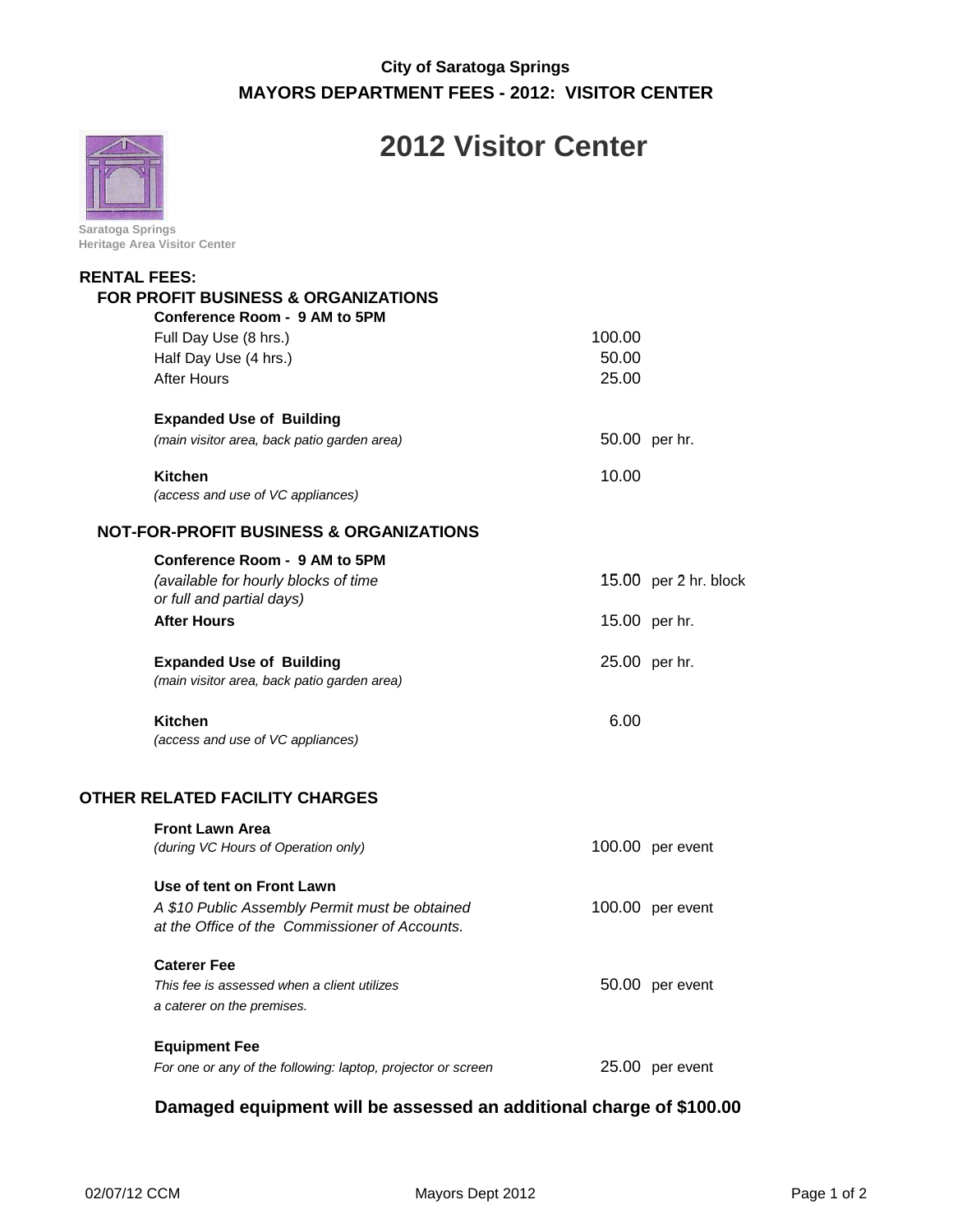## **City of Saratoga Springs MAYORS DEPARTMENT FEES - 2012: VISITOR CENTER**



## **2012 Visitor Center**

| Annual fee<br>(stock brochures from businesses<br>& organizations)         | 95.00      |               |
|----------------------------------------------------------------------------|------------|---------------|
| <b>WATER MACHINE VENDING</b>                                               |            | 1.25 per btl. |
| <b>COPY CHARGES</b>                                                        |            |               |
| Information Sheets copied on site:<br>letter & legal size:<br>Double sided |            |               |
| B&W copies & brochures                                                     | $0.50$ ea. |               |
| Double sided<br><b>Color Self-Guided Tour Brochure</b>                     | $0.50$ ea. |               |
| Single sided<br><b>B&amp;W</b> copies                                      | $0.25$ ea. |               |
| Single sided<br>Color copies                                               | $0.50$ ea. |               |
| <u>11" x 17" size:</u><br>Single sided<br><b>B&amp;W</b> copies            | $0.50$ ea. |               |
| Single sided<br>Color copies                                               | 1.00 ea.   |               |

### **TOURS**

**Guided Walking Tour 6.00 Guided Walking Tour** (children 12 & under free) **"Step-on" Guide for Buses** (VC provides onboard tour guides for chartered buses) Commercial Tours **100.00 2 hr.** tour Additional tour time 50.00 per hr. School Tours 75.00

## **ELEMENTARY SCHOOL PROGRAMS**

| "HHH" Fourth Grade Education Program | 3.50 per person |
|--------------------------------------|-----------------|
| First Grade Education Program        | 2.00 per person |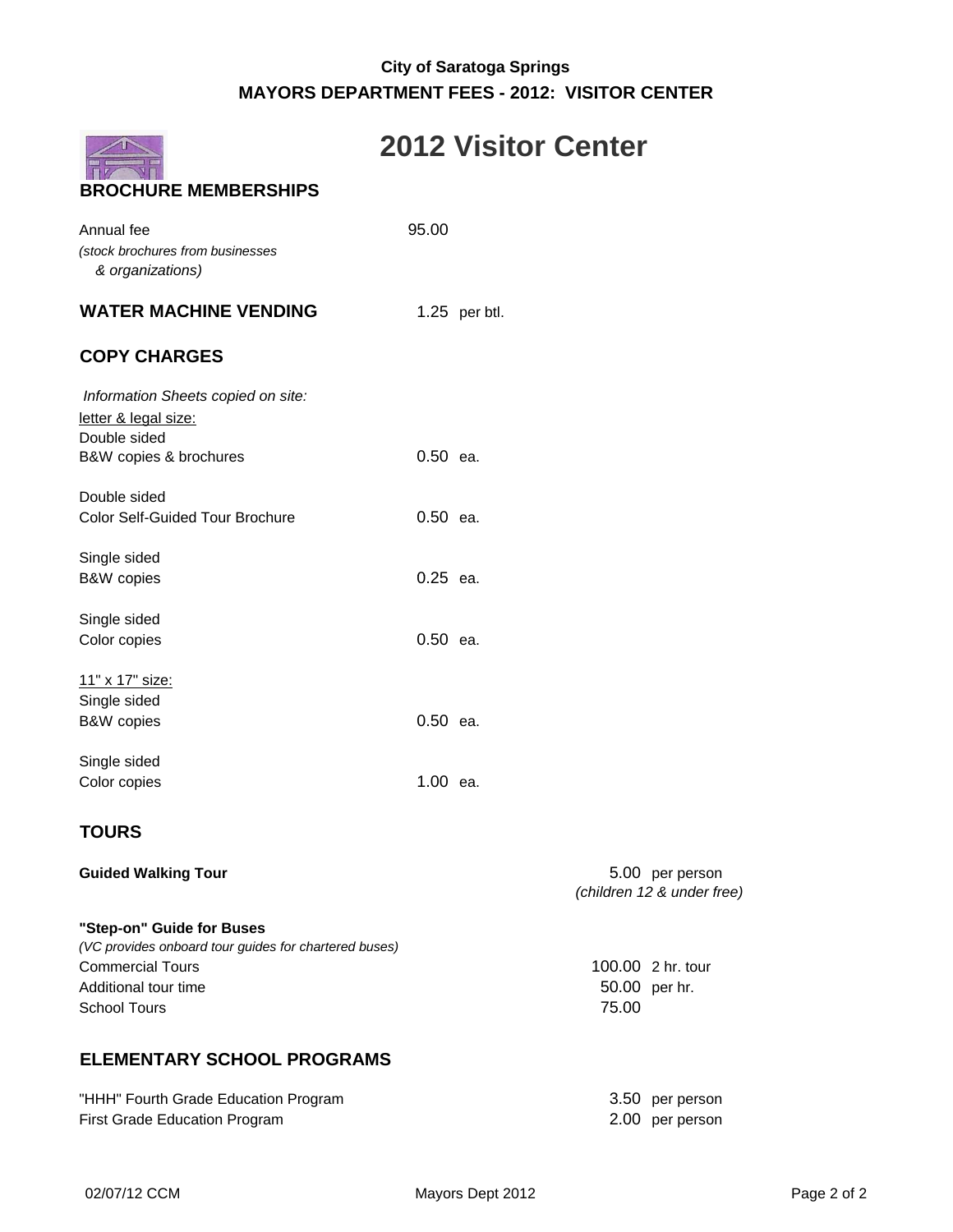## **City of Saratoga Springs RECREATION DEPARTMENT FEES - 2012: CAMP FEES**

| Last |                                                                                       |                    |                                               |                    |                                                                                                             |
|------|---------------------------------------------------------------------------------------|--------------------|-----------------------------------------------|--------------------|-------------------------------------------------------------------------------------------------------------|
| Inc. | <b>RESIDENCY</b>                                                                      | # OF WEEKS         | <b>INCOME LEVEL</b>                           | # OF CHILDREN      | <b>2012 FEES</b>                                                                                            |
|      | <b>CAMP SARADAC FEES</b>                                                              |                    |                                               |                    | <b>7wks</b>                                                                                                 |
|      | <b>CITY RESIDENT</b>                                                                  | WEEKLY             | ALL                                           | PER CHILD          | 170.00<br>\$                                                                                                |
|      | NON-CITY RESIDENT                                                                     | <b>WEEKLY</b>      | <b>ALL</b>                                    | PER CHILD          | * 3 wk minimum<br>\$<br>235.00<br>* 3 wk minimum                                                            |
|      | <b>CITY RESIDENT</b><br><b>CITY RESIDENT</b>                                          | 7 WEEKS<br>7 WEEKS | \$0-\$13,000<br>EACH ADDITIONAL               | $\mathbf{1}$<br>EA | \$<br>515.00<br>\$<br>450.00                                                                                |
|      | <b>CITY RESIDENT</b><br><b>CITY RESIDENT</b>                                          | 7 WEEKS<br>7 WEEKS | \$13,001-\$25,000<br><b>EACH ADDITIONAL</b>   | $\mathbf{1}$<br>EA | \$<br>515.00<br>\$<br>450.00                                                                                |
|      | <b>CITY RESIDENT</b><br><b>CITY RESIDENT</b>                                          | 7 WEEKS<br>7 WEEKS | \$25,001-\$31,999<br>EACH ADDITIONAL          | $\mathbf{1}$<br>EA | \$<br>515.00<br>\$<br>450.00                                                                                |
|      | <b>CITY RESIDENT</b><br><b>CITY RESIDENT</b>                                          | 7 WEEKS<br>7 WEEKS | \$32,000 - \$50,000<br><b>EACH ADDITIONAL</b> | $\mathbf{1}$<br>EA | \$<br>715.00<br>\$<br>500.00                                                                                |
|      | <b>CITY RESIDENT</b><br><b>CITY RESIDENT</b>                                          | 7 WEEKS<br>7 WEEKS | 50,001-75,000<br><b>EACH ADDITIONAL</b>       | $\mathbf{1}$<br>EA | \$<br>780.00<br>\$<br>550.00                                                                                |
|      | <b>CITY RESIDENT</b><br><b>CITY RESIDENT</b>                                          | 7 WEEKS<br>7 WEEKS | OVER \$75,000<br><b>EACH ADDITIONAL</b>       | 1<br>EA            | \$<br>880.00<br>\$<br>600.00                                                                                |
|      | NON-CITY                                                                              | 7 WEEKS            | <b>ALL</b>                                    | PER CHILD          | \$<br>950.00                                                                                                |
|      | If additional shirts are needed                                                       |                    |                                               |                    | \$<br>5.00<br>only one shirt included                                                                       |
|      | The 4 week program reduced fee will not be offered in 2012.                           |                    |                                               |                    |                                                                                                             |
|      | CAMP FEES FOR PARTICIPANTS WHO RECEIVE HAWLEY FOUNDATION OR OTHER SCHOLARSHIP MONIES: |                    |                                               |                    |                                                                                                             |
|      | <b>CITY RESIDENT</b>                                                                  | 7 WEEKS            | PER FAMILY<br><b>EACH ADDITIONAL</b>          | $\mathbf{1}$<br>EA | \$<br>515.00<br>\$<br>450.00                                                                                |
|      | NON-CITY RESIDENT                                                                     | 7 WEEKS            |                                               | PER CHILD          | \$<br>950.00                                                                                                |
|      | <b>PLAYGROUND PROGRAMS</b>                                                            |                    |                                               |                    | Due to New York State Office of Children and Family Services budget cuts, this program will not be offered. |

**HALF DAY PROGRAM** The Recreation Commission Program Committee recommended not to run a Half Day Program in 2012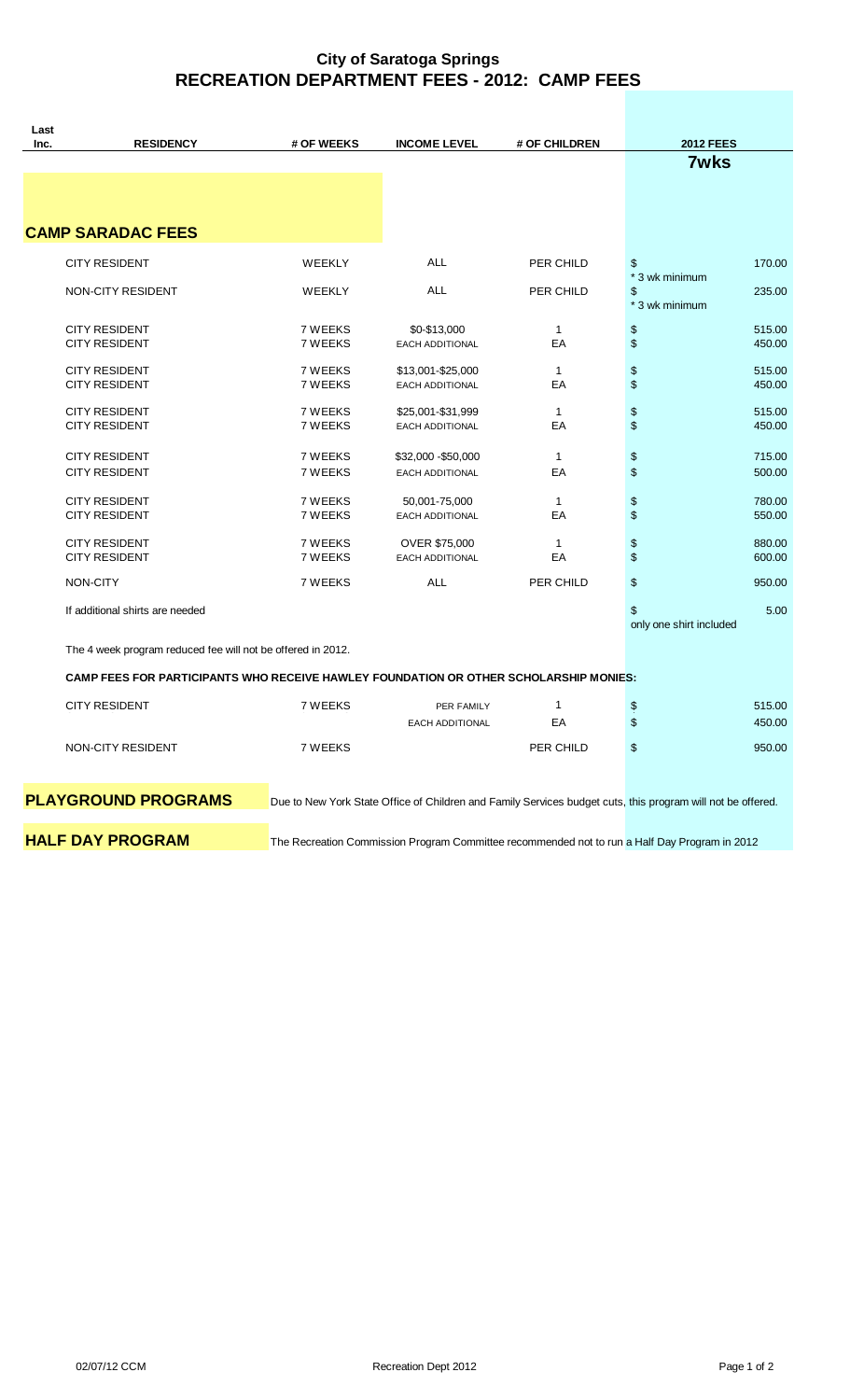#### **City of Saratoga Springs RECREATION DEPARTMENT FEES - 2012: CAMP FEES**

| Last<br>Inc. | <b>RESIDENCY</b>                                      | # OF WEEKS                     | <b>INCOME LEVEL</b>               | # OF CHILDREN | <b>2012 FEES</b>                           |
|--------------|-------------------------------------------------------|--------------------------------|-----------------------------------|---------------|--------------------------------------------|
|              | <b>BEFORE AND AFTER CARE</b>                          |                                |                                   |               |                                            |
|              | Before Care: 7:30am-8:45am<br>After Care: 4:45-6:00pm |                                |                                   |               |                                            |
|              | <b>CITY RESIDENT</b><br><b>CITY RESIDENT</b>          | <b>WEEKLY</b><br><b>WEEKLY</b> | \$0-\$13,000<br>\$13,001-\$31,999 |               | \$50/WEEK PER CHILD<br>\$50/WEEK PER CHILD |
|              | <b>CITY RESIDENT</b>                                  | <b>WEEKLY</b>                  | \$13,001-\$31,999                 |               | \$50/WEEK PER CHILD                        |
|              | <b>CITY RESIDENT</b>                                  | <b>WEEKLY</b>                  | \$32,000-50,000                   |               | \$50/WEEK PER CHILD                        |
|              | <b>CITY RESIDENT</b>                                  | <b>WEEKLY</b>                  | 50,001-75,000                     |               | \$50/WEEK PER CHILD                        |
|              | <b>CITY RESIDENT</b>                                  | <b>WEEKLY</b>                  | <b>OVER \$75,000</b>              |               | \$50/WEEK PER CHILD                        |
|              | NON-CITY RESIDENT                                     | <b>WEEKLY</b>                  | <b>ALL</b>                        |               | \$65/\$75 PER WEEK PER CHILD               |
|              |                                                       |                                |                                   |               | NO DISCOUNT                                |
|              |                                                       |                                | 2ND CHILD                         | 2ND           | <b>SEE ABOVE</b><br>NO DISCOUNT            |
|              |                                                       |                                | <b>EACH ADDITIONAL</b>            | EA            | <b>SEE ABOVE</b>                           |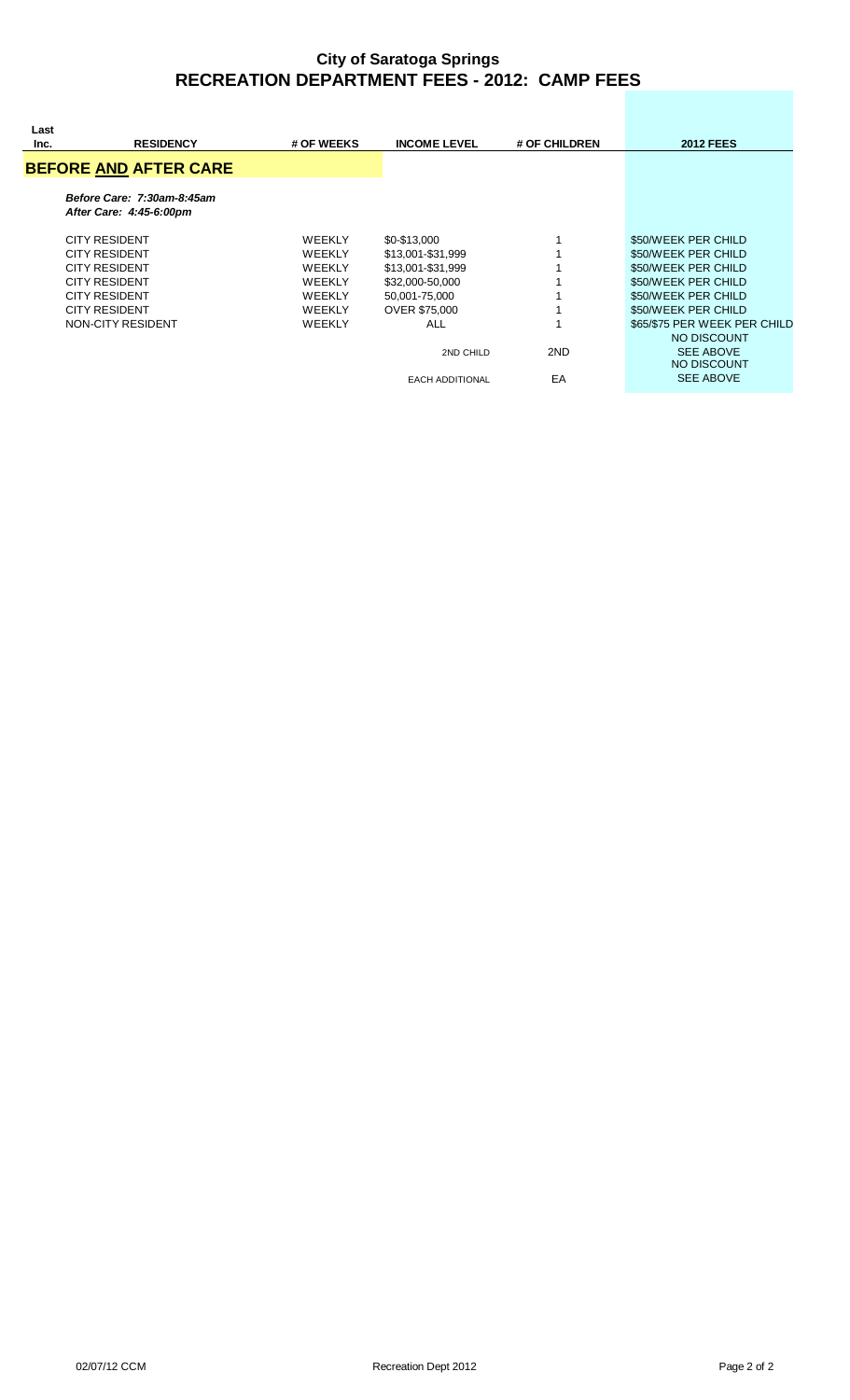#### **City of Saratoga Springs RECREATION DEPARTMENT FEES - 2012: Saratoga Springs Field User Agreement Fees**

| <b>2012 FIELD/FACILITY RENTAL</b>                                                                                                |                    | <b>2012 FEES</b> |
|----------------------------------------------------------------------------------------------------------------------------------|--------------------|------------------|
| <b>Adult Organizations (18 years and older)</b>                                                                                  |                    |                  |
| Game/practice fee without lights (2 1/2 hour limit)                                                                              | \$                 | 50.00            |
| Game/practice fee with lights (2 1/2 hour limit)                                                                                 | \$                 | 100.00           |
| Hourly fee for each additional hour                                                                                              | $\mathbf{\hat{z}}$ | 15.00            |
| <b>Youth Organizations</b>                                                                                                       |                    |                  |
| \$300.00 Organization Fee                                                                                                        | \$                 | 300.00           |
| Includes: Recreation Organizations, School Teams, Non-Travel Youth Organizations playing one season.                             |                    |                  |
| 2-1/ <sub>2</sub> hour limit for games and practices                                                                             |                    |                  |
| Uses only Saratoga Springs Fields managed by the Saratoga Springs Recreation Dept.                                               |                    |                  |
| <b>Excludes:</b> games or practices under the lights or extra items                                                              |                    |                  |
| \$500.00 Organization Fee                                                                                                        | \$                 | 500.00           |
| Includes: Travel Organizations, Recreation Organizations that have teams that travel outside the City owned/leased fields and/or |                    |                  |
| have teams that play against them from outside City owned/leased fields.                                                         |                    |                  |
| Excludes: games or practices under the lights or extra items                                                                     |                    |                  |
| Additional shoulder season fee (ex: Fall Baseball): all Youth Organizations                                                      | \$                 | 100.00           |
| <b>Additional Fees for Adult and Youth Organizations</b>                                                                         |                    |                  |
| Light Fee per game/practice (2 1/2 hour limit) for all Youth Organization                                                        | \$                 | 35.00            |
| Hourly Rate for every half hour over the 2½-hour limit.                                                                          | \$                 | 15.00            |
| DPW Overtime Set-up Fee on Mondays & Tuesdays                                                                                    | \$                 | 45.00            |
| Trash surcharge per season for Organizations having a concession of any type.                                                    | \$                 | 75.00            |
| Port-A-John Tournament Fee-one per site/per day required                                                                         | \$                 | 40.00            |
| Tournament Fee per site (field) per day                                                                                          | \$                 | 25.00            |
| Surcharge Fee added if Organizations do not Clean up after games/practices                                                       | \$                 | 50.00            |
| "No Show Fee" must be paid within 5 business days (pending Council approval)                                                     | \$                 | 50.00            |
| <b>Field Rental Fees for Camp Programs</b>                                                                                       |                    |                  |
| For Profit Organizations for five weekdays fee                                                                                   | \$                 | 325.00           |
| Not-For-Profit Organizations for five weekdays fee                                                                               | \$                 | 200.00           |
| <b>Field/Facilities in this Rate Fee Include:</b>                                                                                |                    |                  |
| East Side, West Side, South Side, North Side Fields, Veteran's Memorial Park                                                     |                    |                  |
| <b>Payment Schedule</b>                                                                                                          |                    |                  |
| Organization Fee to be paid in full with signed user agreement before a schedule is accepted.                                    |                    |                  |
| All Additional Fees must be Pre-Paid before field/facility usage.                                                                |                    |                  |
| Hourly Overtime charge must be paid within 5 business days (pending Council approval)                                            | \$                 | 15.00            |
| Returned check fee                                                                                                               | \$                 | 25.00            |
|                                                                                                                                  |                    |                  |

The Saratoga Springs City School District Teams will not be charged for field usage on East & West Side Fields due to the fact that they owned the fields .

**A m**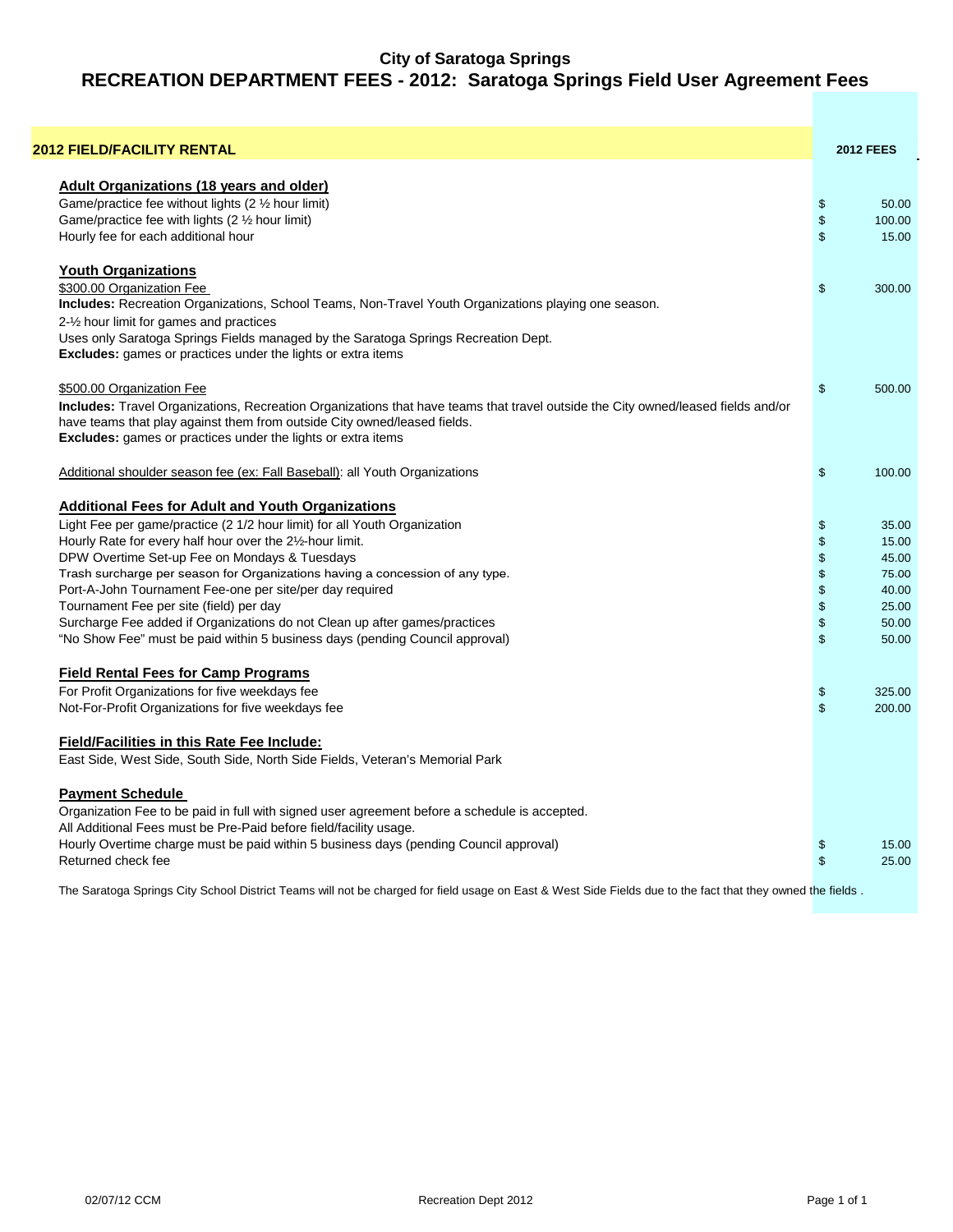| <b>RESIDENCY</b>                                                                                                                                                                                                                                                                | # OF CHILDREN                                                                                | <b>2012 FEES</b>                                                                     |
|---------------------------------------------------------------------------------------------------------------------------------------------------------------------------------------------------------------------------------------------------------------------------------|----------------------------------------------------------------------------------------------|--------------------------------------------------------------------------------------|
| <b>WINTER BASKETBALL (Boys and Girls)</b>                                                                                                                                                                                                                                       |                                                                                              | <b>WINTER BASKETBALL</b><br><b>FEES</b><br>EFFECTIVE FOR FALL<br>2010                |
| <b>CITY RESIDENT</b>                                                                                                                                                                                                                                                            | $\mathbf{1}$                                                                                 | \$<br>70.00                                                                          |
| <b>EACH ADDITIONAL</b>                                                                                                                                                                                                                                                          |                                                                                              | \$<br>70.00                                                                          |
| NON-CITY RESIDENT/SCHOOL DISTRICT                                                                                                                                                                                                                                               | 1                                                                                            | \$<br>90.00                                                                          |
| (amnd 2/6/07) EACH ADDITIONAL                                                                                                                                                                                                                                                   | EA                                                                                           | \$<br>90.00                                                                          |
| NON-CITY RESIDENT/NON-SCHOOL DISTRICT                                                                                                                                                                                                                                           | PER CHILD                                                                                    | \$<br>115.00                                                                         |
| <b>BOX LACROSSE (Boys and Girls)</b>                                                                                                                                                                                                                                            |                                                                                              | <b>BOX LACROSSE</b><br>EFFECTIVE FOR FALL                                            |
| <b>CITY RESIDENT</b><br>NON-CITY RESIDENT/SCHOOL DISTRICT<br>NON-CITY RESIDENT/NON-SCHOOL DISTRICT                                                                                                                                                                              | PER CHILD<br>PER CHILD<br>PER CHILD                                                          | 2010<br>\$<br>70.00<br>\$<br>90.00<br>\$<br>115.00                                   |
| VOLLEYBALL CLINIC, WINTER FIELD HOCKEY CLINIC, WINTER GIRLS LACROSSE CLINIC AND OTHER CLINICS                                                                                                                                                                                   |                                                                                              | <b>WINTER CLINIC FEES</b>                                                            |
| CITY RESIDENT (4 WK 1 1/2-2 HOUR)<br>NON-CITY RESIDENT (4 WK 1 1/2-2 HOUR)                                                                                                                                                                                                      | PER CLINIC PER CHILD<br>PER CLINIC PER CHILD<br>Program Co-sponsored by the City of Saratoga | EFFECTIVE FOR FALL<br>2010<br>\$<br>50.00<br>$\sqrt[6]{\frac{1}{2}}$<br>60.00        |
| <b>BASEBALL CLINIC</b><br><b>ALL RESIDENCIES</b>                                                                                                                                                                                                                                | Springs & Saratoga Stampede. Fees will be split<br>50/50.<br>PER CHILD                       | \$<br>70.00                                                                          |
| SUMMER CLINIC REGISTRATION, LONG DISTANCE RUNNING (NON-CITY/ NON-SCHOOL)                                                                                                                                                                                                        |                                                                                              |                                                                                      |
| City Resident OR School District<br>Non-City Non-School District Resident<br>City/SD EACH ADDITIONAL<br>Non-City Non School District Resident<br>PLEASE NOTE: TRACK PROGRAM ALL PARTICIPANTS AND LONG<br>DISTANCE RUNNING ALL PARTICIPANTS ARE FREE (COORDINATORS<br>VOLUNTEER) | 1 CHILD / 1 CLINC<br>1 CHILD / 1 CLINC<br>EA<br>EA                                           | $\,$<br>70.00<br>$\frac{6}{3}$<br>90.00<br>70.00<br>$\sqrt[6]{\frac{1}{2}}$<br>90.00 |
| <b>TENNIS PROGRAM REGISTRATION *</b>                                                                                                                                                                                                                                            |                                                                                              |                                                                                      |
| CITY RESIDENT/SCHOOL DISTRICT                                                                                                                                                                                                                                                   | PER CHILD                                                                                    | \$<br>70.00                                                                          |

| NON-CITY RESIDENT                                                      | PER CHILD              | 90.00          |
|------------------------------------------------------------------------|------------------------|----------------|
| <b>TINY TOTS TENNIS PROGRAM REGISTRATION - 55 MINUTES *</b>            |                        |                |
| CITY RESIDENT/SCHOOL DISTRICT RESIDENT<br>NON-CITY NON-SCHOOL RESIDENT | PER CHILD<br>PER CHILD | 70.00<br>90.00 |
| <b>TINY TOTS TENNIS PROGRAM REGISTRATION - 25 MINUTES *</b>            |                        |                |
| CITY RESIDENT/SCHOOL DISTRICT RESIDENT<br>NON-CITY NON-SCHOOL RESIDENT | PER CHILD<br>PER CHILD | 35.00<br>70.00 |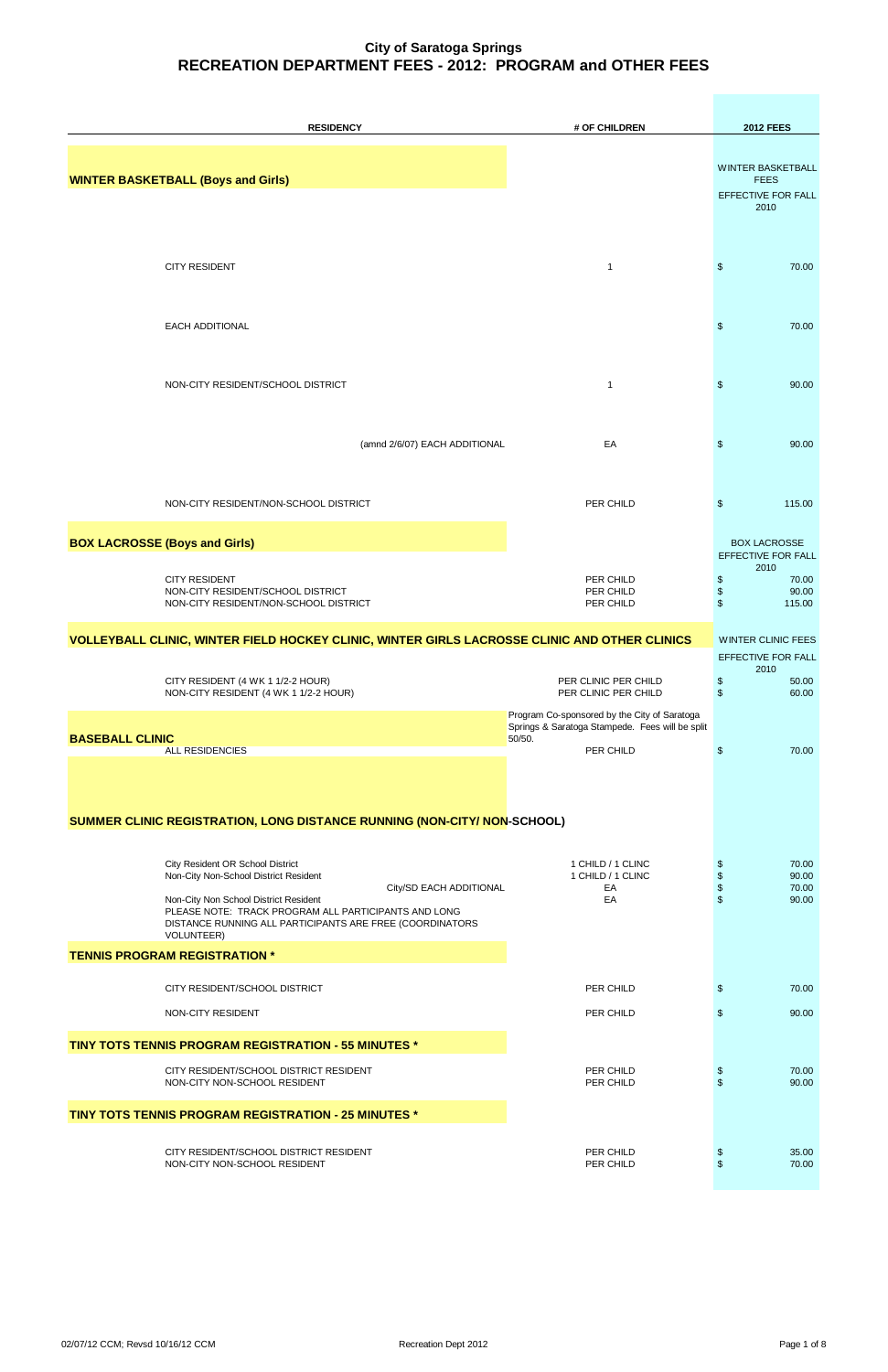| <b>RESIDENCY</b>                                                           | # OF CHILDREN          | <b>2012 FEES</b>                                                |
|----------------------------------------------------------------------------|------------------------|-----------------------------------------------------------------|
| <b>SPRING SOCCER</b>                                                       |                        |                                                                 |
|                                                                            |                        |                                                                 |
| <b>CITY RESIDENT</b>                                                       | $\mathbf{1}$           | \$<br>50.00                                                     |
| EACH ADDITIONAL                                                            | EA                     | \$<br>20.00                                                     |
| NON-CITY RESIDENT/SCHOOL DISTRICT                                          | $\mathbf{1}$           | 75.00<br>\$                                                     |
| (amnd 2/6/07) EACH ADDITIONAL<br>NON-CITY RESIDENT/NON-SCHOOL DISTRICT     | EA<br>PER CHILD        | \$<br>40.00<br>100.00<br>\$                                     |
| Rockin Soccer age 5-7 june/July                                            |                        |                                                                 |
| <b>FALL SOCCER</b>                                                         |                        |                                                                 |
|                                                                            |                        |                                                                 |
| <b>CITY RESIDENT</b>                                                       | $\mathbf{1}$           | \$<br>50.00                                                     |
| EACH ADDITIONAL                                                            | EA                     | \$<br>20.00                                                     |
| NON-CITY RESIDENT/SCHOOL DISTRICT                                          | $\mathbf{1}$           | \$<br>75.00                                                     |
| (amnd 2/6/07) EACH ADDITIONAL                                              | EA                     | \$<br>40.00                                                     |
| NON-CITY RESIDENT/NON-SCHOOL DISTRICT                                      | PER CHILD              | \$<br>100.00                                                    |
| <b>SPRING LACROSSE (Boys and Girls)</b>                                    |                        |                                                                 |
| <b>CITY RESIDENT</b>                                                       | $\mathbf{1}$           | 50.00<br>\$                                                     |
| EACH ADDITIONAL<br>NON-CITY RESIDENT/SCHOOL DISTRICT                       | EA                     | \$<br>20.00<br>\$<br>75.00                                      |
| (amnd 2/6/07) EACH ADDITIONAL                                              | EA                     | \$<br>40.00                                                     |
| NON-CITY RESIDENT/NON-SCHOOL DISTRICT                                      | PER CHILD              | \$<br>100.00                                                    |
| <b>SUMMER BASKETBALL LEAGUE (Boys and Girls)</b>                           |                        |                                                                 |
|                                                                            |                        |                                                                 |
| <b>CITY RESIDENT</b>                                                       | PER CHILD              | 70.00<br>\$                                                     |
| NON-CITY RESIDENT/SCHOOL DISTRICT<br>NON-CITY RESIDENT/NON-SCHOOL DISTRICT | PER CHILD<br>PER CHILD | \$<br>70.00<br>$\mathfrak{S}$<br>90.00                          |
| * Fee includes T-SHIRT or REVERSIBLE JERSEY                                |                        |                                                                 |
| <b>SUMMER LACROSSE LEAGUE (Boys and Girls)</b>                             |                        |                                                                 |
|                                                                            |                        |                                                                 |
| <b>CITY RESIDENT</b>                                                       | PER CHILD              | \$<br>70.00                                                     |
| NON-CITY RESIDENT/SCHOOL DISTRICT                                          | PER CHILD              | \$<br>70.00                                                     |
| NON-CITY RESIDENT/NON-SCHOOL DISTRICT                                      | PER CHILD              | \$<br>90.00                                                     |
| * Fee includes T-SHIRT                                                     |                        |                                                                 |
| <b>SPONSORS</b>                                                            |                        |                                                                 |
| PER TEAM<br>PER TEAM if sponsoring 2 or more teams                         |                        | $\boldsymbol{\mathsf{S}}$<br>275.00<br>$\mathfrak{S}$<br>250.00 |
| <b>SKATE PARK FEES</b>                                                     |                        |                                                                 |
| Under 18 Daily<br>Over 18 Daily                                            |                        | <b>FREE</b><br><b>FREE</b>                                      |
|                                                                            |                        |                                                                 |
| <b>VERNON ARENA - HOURLY RATE *</b>                                        |                        |                                                                 |

EFFECTIVE JULY 2011

#### NON-CITY USER GROUPS **165.00 165.00**

**\* Groups such as BOCES, WALDORF SCHOOL of SARATOGA SPRINGS, etc. during off peak day time school hours Monday - Friday will be FREE, or be given a REDUCED FEE. If ice is needed by other customers, they will be given priority.**

#### **WEIBEL AVENUE ICE RINK**

| Summer*                   | EFFECTIVE JULY 2011 |        |
|---------------------------|---------------------|--------|
| CITY USER GROUPS          | \$.                 | 170.00 |
| NON-CITY USER GROUPS      | \$.                 | 180.00 |
| Sun-Sat: 12 MID - 10 AM * |                     |        |
| CITY USER GROUPS          |                     | 145.00 |
| NON-CITY USER GROUPS      | \$.                 | 175.00 |
| Sun-Sat: 10 AM - 12 MID * |                     |        |
| CITY USER GROUPS          |                     | 155.00 |
| NON-CITY USER GROUPS      |                     | 180.00 |

| FFECTIVE JULY 2011 |  |
|--------------------|--|
| 170.00             |  |
| 180.00             |  |
|                    |  |
| 145.00             |  |
| 175.00             |  |
|                    |  |
| 155.00             |  |
| 180.00             |  |
|                    |  |

02/07/12 CCM; Revsd 10/16/12 CCM COM Recreation Dept 2012 Recreation Dept 2012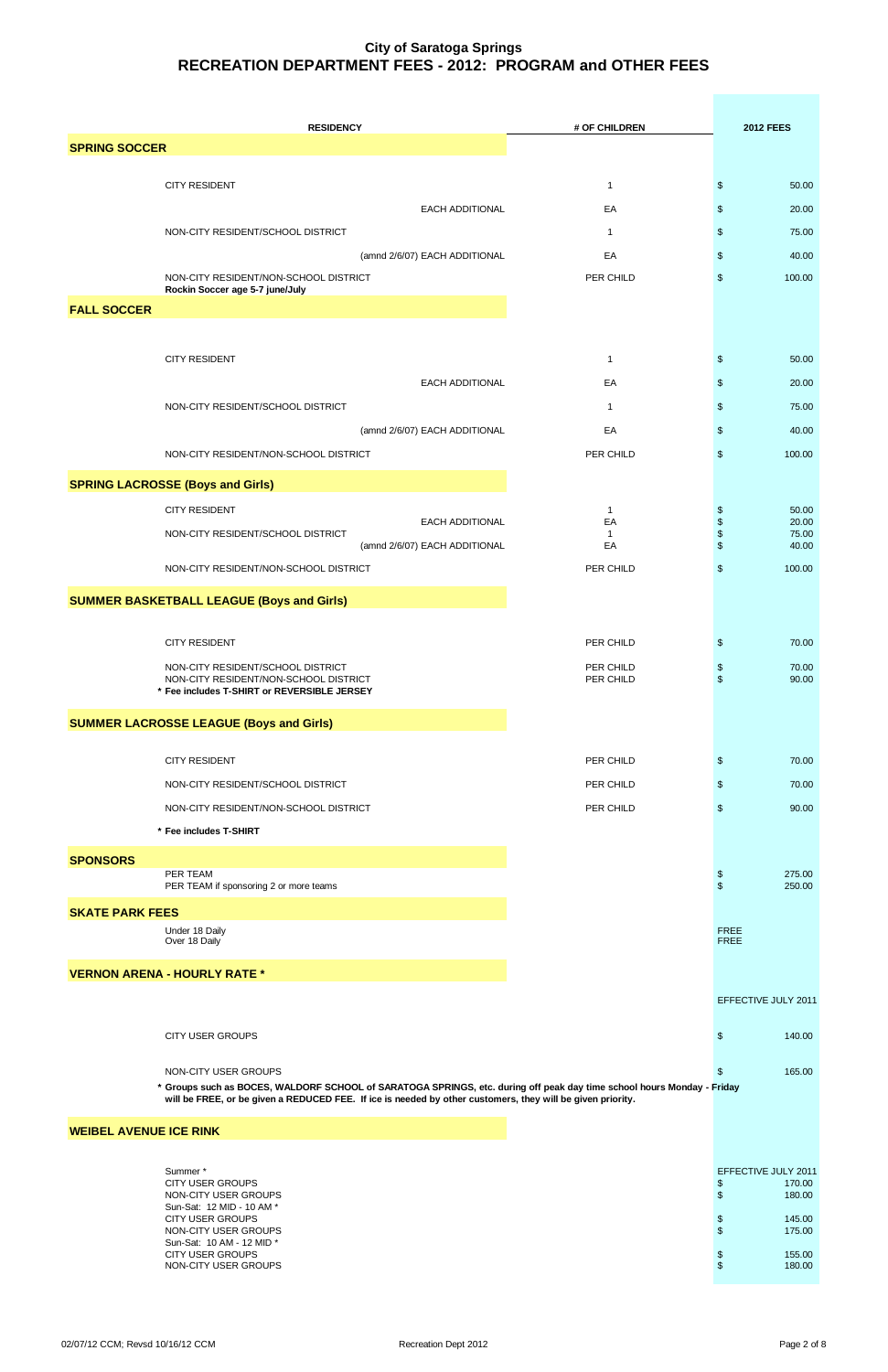| <b>RESIDENCY</b>                                                                                    | # OF CHILDREN                                                      | <b>2012 FEES</b>                                                 |
|-----------------------------------------------------------------------------------------------------|--------------------------------------------------------------------|------------------------------------------------------------------|
| <b>KINDER SKATING (Summer, Winter Session I, or Winter Session II)</b>                              |                                                                    |                                                                  |
|                                                                                                     |                                                                    |                                                                  |
| <b>CITY RESIDENT</b>                                                                                |                                                                    | \$<br>30.00                                                      |
|                                                                                                     |                                                                    |                                                                  |
| NON-CITY RESIDENT/SCHOOL DISTRICT                                                                   |                                                                    | \$<br>60.00                                                      |
|                                                                                                     |                                                                    |                                                                  |
| <b>VACATION WEEK PROGRAM</b>                                                                        | In 2009 Vacation week program was 2 games of bowling, pizza & soda |                                                                  |
| CITY RESIDENT - EACH DAY<br>NON-CITY RESIDENT - EACH DAY                                            |                                                                    | \$<br>10.00<br>$\frac{1}{2}$<br>12.00                            |
|                                                                                                     |                                                                    |                                                                  |
| <b>PUBLIC ICE SKATING</b>                                                                           |                                                                    |                                                                  |
|                                                                                                     |                                                                    | EFFECTIVE JULY 2012                                              |
|                                                                                                     |                                                                    |                                                                  |
|                                                                                                     |                                                                    |                                                                  |
|                                                                                                     |                                                                    |                                                                  |
| DANCE ON ICE                                                                                        |                                                                    | SPLIT GATE WITH<br>ORGANIZATION(S)                               |
| ALL RESIDENCIES                                                                                     |                                                                    |                                                                  |
| NON-MEMBER ADULT                                                                                    |                                                                    | \$<br>5.00                                                       |
| NON-MEMBER CHILD/SENIOR CITIZEN                                                                     |                                                                    | \$<br>4.00                                                       |
| MEMBER ADULT W/CARD                                                                                 |                                                                    | \$<br>4.00                                                       |
| MEMBER CHILD/SENIOR W/ CARD                                                                         |                                                                    | \$<br>3.00                                                       |
| <b>LOST CARD</b>                                                                                    |                                                                    | \$<br>3.00                                                       |
| OPEN ADULT HOCKEY PLAYERS Under 50 Member<br>OPEN ADULT HOCKEY PLAYERS Under 50 Non-Member          |                                                                    | \$<br>8.00<br>$\, \, \raisebox{12pt}{$\scriptstyle \$}$<br>10.00 |
| OPEN ADULT HOCKEY PLAYERS 50+ Member                                                                |                                                                    | $\, \, \raisebox{12pt}{$\scriptstyle \$}$<br>6.00                |
| OPEN ADULT HOCKEY PLAYERS 50+ Non-Member                                                            |                                                                    | \$<br>8.00                                                       |
| BROOMBALL, OPEN STICK OR W/COACH PLAYERS Under 50 Member                                            |                                                                    | \$<br>8.00                                                       |
|                                                                                                     |                                                                    |                                                                  |
| BROOMBALL, OPEN STICK OR W/COACH PLAYERS Under 50 Non-Member                                        |                                                                    | \$<br>10.00                                                      |
|                                                                                                     |                                                                    |                                                                  |
| BROOMBALL, OPEN STICK OR W/COACH PLAYERS 50+ Member                                                 |                                                                    | \$<br>6.00                                                       |
|                                                                                                     |                                                                    |                                                                  |
| BROOMBALL, OPEN STICK OR W/COACH PLAYERS 50+ Non-Member<br>BROOMBALL, OPEN STICK OR W/COACH - COACH |                                                                    | \$<br>8.00<br>$\sqrt[6]{\frac{1}{2}}$<br>5.00                    |
| OPEN STICK / OPEN HOCKEY 13+                                                                        |                                                                    |                                                                  |
| OPEN STICK / OPEN HOCKEY UNDER 13<br><b>GOALIES</b>                                                 |                                                                    | <b>FREE</b>                                                      |
|                                                                                                     |                                                                    | SAME PRICES AS THE                                               |
|                                                                                                     |                                                                    | <b>SKATING SESSION</b>                                           |
| <b>BIRTHDAY PARTIES</b>                                                                             |                                                                    | THAT THE PARTY IS<br><b>USING &amp; RENTALS</b>                  |
| <b>SKATE RENTAL</b>                                                                                 |                                                                    | \$<br>4.00                                                       |
|                                                                                                     |                                                                    |                                                                  |
| <b>SKATE SHARPENING</b><br><b>HOCKEY/FIGURE LACES</b>                                               |                                                                    | \$<br>4.00<br>$\, \, \raisebox{12pt}{$\scriptstyle \$}$<br>5.00  |
| CLEAR OR COLORED TAPE<br><b>MOUTH GUARDS</b>                                                        |                                                                    | $\boldsymbol{\$}$<br>4.00<br>$\,$<br>2.00                        |
|                                                                                                     |                                                                    |                                                                  |
| <b>TUFF TERRYS</b>                                                                                  |                                                                    | \$<br>12.00                                                      |
| <b>FIGURE BLADEGUARD</b>                                                                            |                                                                    | \$<br>8.00                                                       |
| <b>LACE TIGHTNER</b>                                                                                |                                                                    | \$<br>4.00                                                       |
| <b>HELMET REPAIR KIT</b>                                                                            |                                                                    | \$<br>12.00                                                      |

**Punch Card - \$1 per session discount 10 sessions**

 Punch Card - \$1 per session discount 10 sessions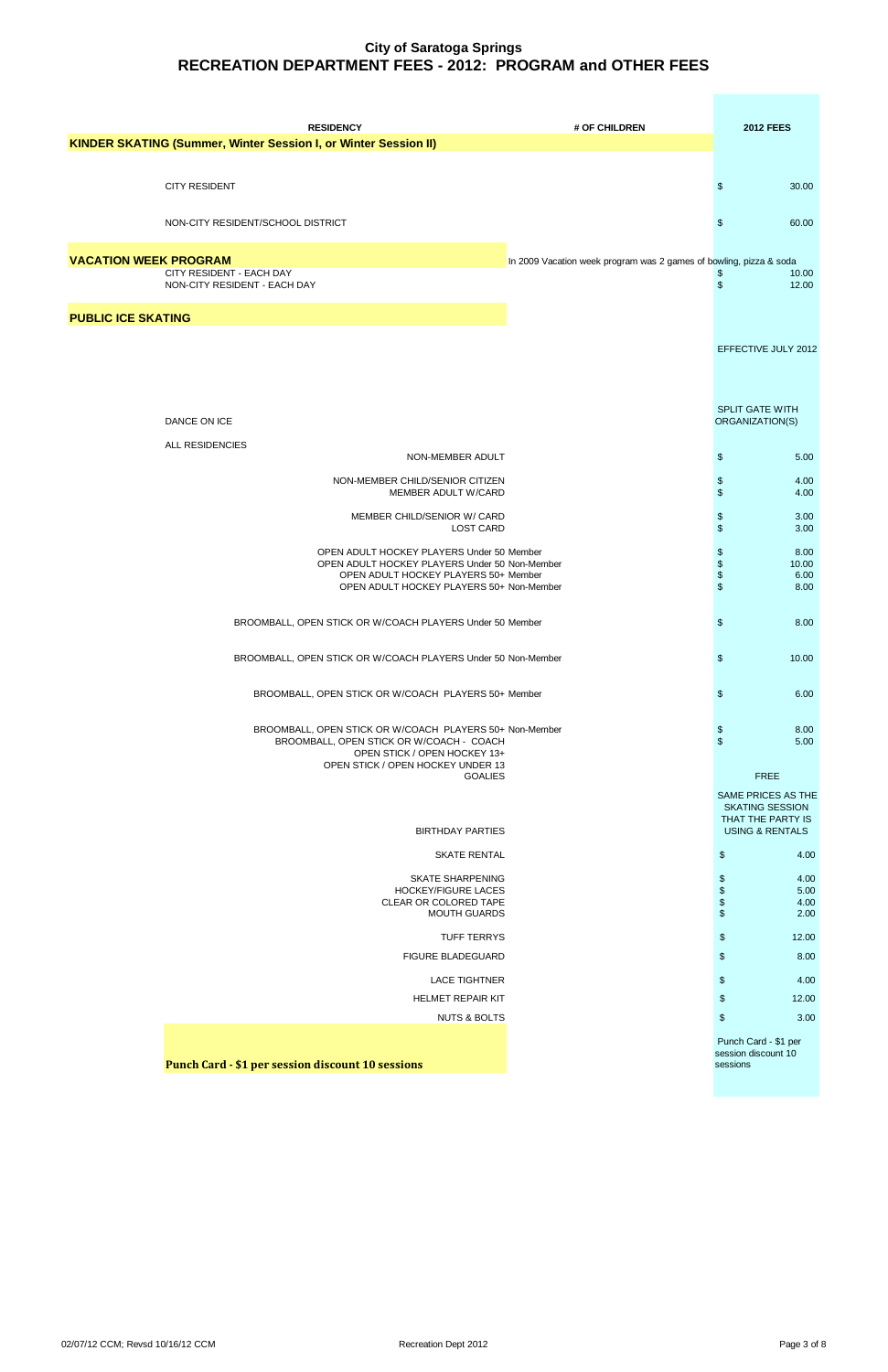| <b>RESIDENCY</b>                                                                                                                                                                    | # OF CHILDREN                             |                                  | <b>2012 FEES</b>                                 |
|-------------------------------------------------------------------------------------------------------------------------------------------------------------------------------------|-------------------------------------------|----------------------------------|--------------------------------------------------|
| <b>ADULT PROGRAMS &amp; PUBLIC FIGURE SKATING WITH LESSONS</b>                                                                                                                      |                                           |                                  |                                                  |
|                                                                                                                                                                                     |                                           |                                  |                                                  |
| ALL RESIDENCIES<br>NON-MEMBER ADULT<br>NON-MEMBER CHILD/SENIOR CITIZEN<br>MEMBER ADULT W/CARD<br>MEMBER CHILD/SENIOR W/ CARD                                                        | <b>LOST CARD</b><br><b>6AM SKATE</b>      | \$<br>\$<br>\$<br>\$<br>\$<br>\$ | 12.00<br>10.00<br>10.00<br>8.00<br>3.00<br>15.00 |
| OPEN FIGURE/ADULT FIGURE/ETC. W/LESSON CITY SKATER Member                                                                                                                           |                                           | \$                               | 10.00                                            |
| OPEN FIGURE/ADULT FIGURE/ETC. W/LESSON CITY SKATER 50+ Member                                                                                                                       |                                           | \$                               | 8.00                                             |
| OPEN FIGURE/ADULT FIGURE/ETC. W/LESSON NON-CITY SKATER Non-Member                                                                                                                   |                                           | \$                               | 12.00                                            |
| OPEN FIGURE/ADULT FIGURE/ETC. W/LESSON NON-CITY SKATER 50+ Non-Member                                                                                                               | <b>INSTRUCTOR Member or Non-Member</b>    | \$<br>$\dot{\$}$                 | 10.00<br>5.00                                    |
| <b>LATE PAYMENT FEES</b>                                                                                                                                                            |                                           |                                  |                                                  |
| For payments received more than 30 days after billing date.<br>For payments received from organizations such as schools, municipalities, etc. more than 30 days after billing date. |                                           |                                  |                                                  |
| ALL RESIDENCIES                                                                                                                                                                     |                                           | \$                               | 25.00                                            |
| <b>LATE REGISTRATION FEES</b>                                                                                                                                                       |                                           |                                  |                                                  |
| For registrations received after the original registration date, unless<br>registrant was put on a waiting list prior to the end of original registration<br>date.                  |                                           |                                  |                                                  |
| <b>ALL RESIDENCIES</b><br>Refunds/Credits - There will be a \$10 Service Fee deducted from any refund/credit.                                                                       |                                           | \$                               | 25.00                                            |
| <b>EXTRA T-SHIRT FEE</b>                                                                                                                                                            |                                           |                                  |                                                  |
| ALL RESIDENCIES- MINIMUM<br>ALL RESIDENCIES- IF SHIRT COST GREATER THAN \$5.00                                                                                                      |                                           | \$                               | 5.00<br><b>COST</b>                              |
| <b>NEW RECREATION FACILITY</b>                                                                                                                                                      |                                           |                                  |                                                  |
|                                                                                                                                                                                     |                                           |                                  |                                                  |
| <b>STREET HOCKEY/ROLLER HOCKEY PROGRAM</b>                                                                                                                                          |                                           |                                  |                                                  |
| <b>CITY RESIDENT</b><br><b>EACH ADDITIONAL</b>                                                                                                                                      |                                           | \$<br>\$                         | 80.00<br>20.00                                   |
| NON-CITY RESIDENT/SCHOOL DISTRICT                                                                                                                                                   |                                           | \$                               | 80.00                                            |
| (amnd 2/6/07) EACH ADDITIONAL                                                                                                                                                       |                                           | \$                               | 40.00                                            |
| NON-CITY RESIDENT                                                                                                                                                                   | PER CHILD                                 | \$                               | 80.00                                            |
| <b>STREET HOCKEY/ROLLER HOCKEY LEAGUE</b>                                                                                                                                           |                                           |                                  |                                                  |
| <b>CITY RESIDENT</b><br>NON-CITY RESIDENT                                                                                                                                           |                                           | \$<br>\$                         | 50.00<br>100.00                                  |
| <b>WALKING</b>                                                                                                                                                                      |                                           | N/A                              |                                                  |
| Walking Track Memberships - City per year<br>Walking Track Memberships - non-city per year<br>Walking Track Daily - BASED ON TIME AVAILABILITY                                      |                                           | N/A<br><b>FREE</b>               |                                                  |
| <b>DODGEBALL</b>                                                                                                                                                                    | Rates will be per person/hour:            |                                  |                                                  |
|                                                                                                                                                                                     | <b>City Resident</b><br>Non City Resident | \$<br>\$                         | 5.00<br>10.00                                    |
| <b>RACQUET BALL</b>                                                                                                                                                                 | Rates will be per person/hour:            |                                  |                                                  |
|                                                                                                                                                                                     | <b>City Resident</b>                      | \$                               | 5.00                                             |

| City Resident 55+                 | \$<br>3.00          |
|-----------------------------------|---------------------|
| Non-City Resident                 | \$<br>10.00         |
| Non-City Resident 55+             | \$<br>8.00          |
|                                   |                     |
| RACQUET/PADDLE & BALLS RENTAL \$  | 3.00                |
| RACQUET/PADDLE OR BALLS RENTAL \$ |                     |
|                                   | 5.00                |
| GOGGLE \$                         | 5.00                |
|                                   |                     |
|                                   | session discount 10 |
|                                   | sessions            |
|                                   |                     |
|                                   |                     |

**Punch Card - \$1 per session discount 10 sessions**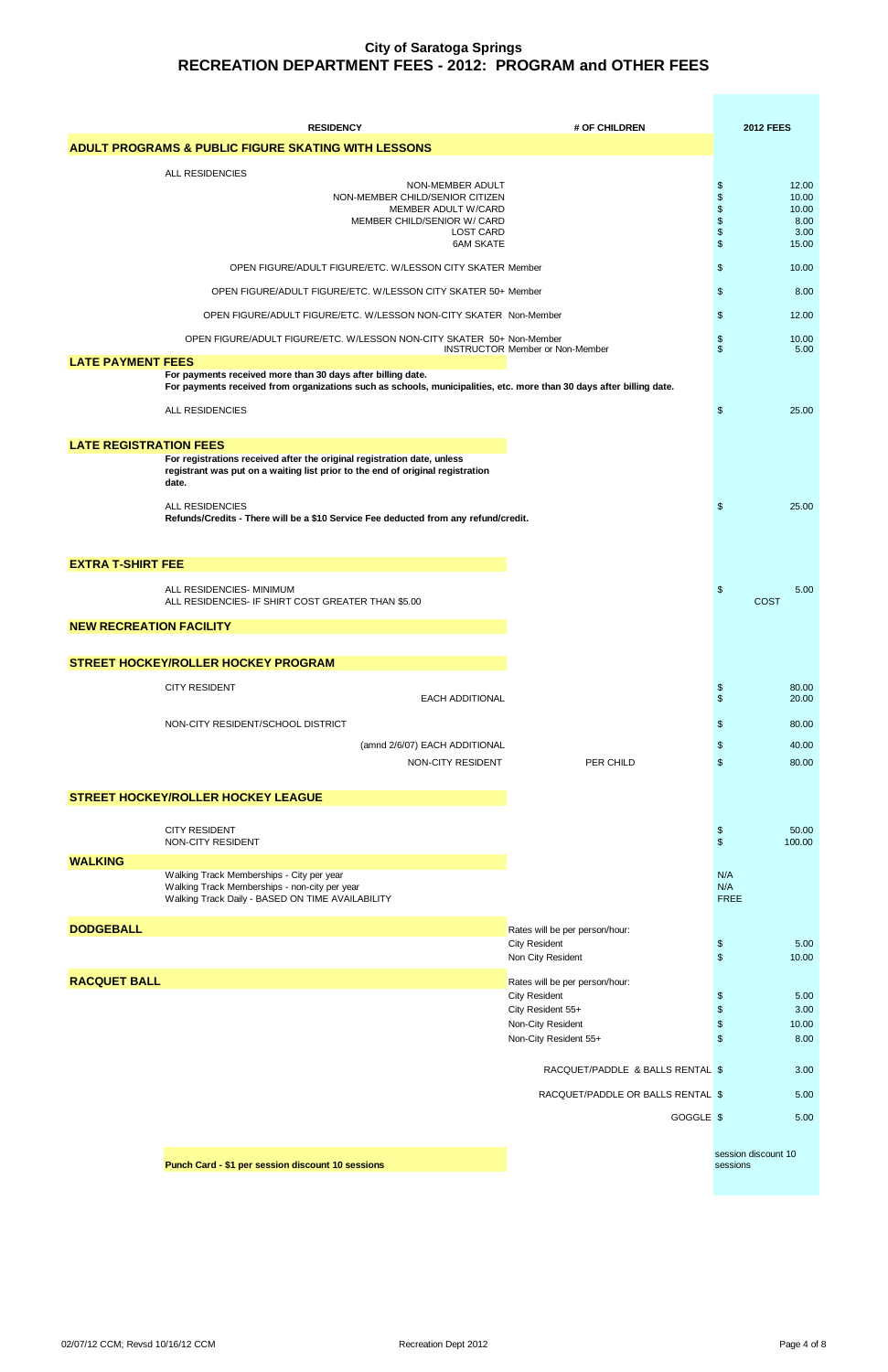|                                | <b>RESIDENCY</b>                                                                                                                                            | # OF CHILDREN                                 | <b>2012 FEES</b>          |       |
|--------------------------------|-------------------------------------------------------------------------------------------------------------------------------------------------------------|-----------------------------------------------|---------------------------|-------|
| <b>PICKLE BALL</b>             |                                                                                                                                                             | Rates will be per person/ 2 hour:             |                           |       |
|                                | SENIOR CITIZEN PARTICIPANT                                                                                                                                  | City Resident 55+                             | $\boldsymbol{\mathsf{S}}$ | 3.00  |
|                                | SENIOR CITIZEN PARTICIPANT                                                                                                                                  | Non-City Resident 55+                         | $\boldsymbol{\$}$         | 4.00  |
|                                | <b>PARTICIPANT</b>                                                                                                                                          | <b>City Resident</b>                          | $\frac{1}{2}$             | 5.00  |
|                                | <b>PARTICIPANT</b>                                                                                                                                          |                                               |                           |       |
|                                | <b>PARTICIPANT</b>                                                                                                                                          | Non-City Resident                             | $\frac{1}{2}$             | 6.00  |
|                                |                                                                                                                                                             |                                               | \$3City/                  |       |
|                                |                                                                                                                                                             |                                               | \$3School/                |       |
|                                | Lag Rate: M-F 8:00am-2:30pm Non-Vacation/Non-Holiday Rate                                                                                                   |                                               | \$4 NCNS                  |       |
|                                | <b>WEEKLY CLINIC</b>                                                                                                                                        |                                               | \$                        | 65.00 |
|                                | ONE DAY CLINIC - 2 HOURS                                                                                                                                    |                                               | \$3/\$4/\$5/\$6           |       |
|                                |                                                                                                                                                             |                                               |                           |       |
| <b>BADMINTON</b>               |                                                                                                                                                             | Rates will be per person/2 hour:              |                           |       |
|                                | SENIOR CITIZEN PARTICIPANT                                                                                                                                  |                                               | \$                        | 3.00  |
|                                |                                                                                                                                                             | City Resident 55+                             |                           |       |
|                                | SENIOR CITIZEN PARTICIPANT                                                                                                                                  | Non-City Resident 55+                         | \$                        | 4.00  |
|                                | <b>PARTICIPANT</b>                                                                                                                                          | <b>City Resident</b>                          | \$                        | 5.00  |
|                                | <b>PARTICIPANT</b>                                                                                                                                          | Non-City Resident                             | \$                        | 6.00  |
|                                |                                                                                                                                                             |                                               |                           |       |
|                                |                                                                                                                                                             | The Recreation Department will charge fees to |                           |       |
| <b>BREAKEVEN PROGRAMS</b>      |                                                                                                                                                             | programs based on the expenses.               |                           |       |
|                                | This would include but not limited to Nutrition programs, Intergenerational program, Parent/Tot Program, Educational Programs.                              |                                               |                           |       |
|                                |                                                                                                                                                             |                                               |                           |       |
| <b>NEW RECREATION FACILITY</b> |                                                                                                                                                             |                                               |                           |       |
|                                |                                                                                                                                                             |                                               |                           |       |
| <b>OPEN GYM</b>                |                                                                                                                                                             |                                               |                           |       |
|                                |                                                                                                                                                             |                                               |                           |       |
|                                |                                                                                                                                                             |                                               |                           |       |
|                                |                                                                                                                                                             |                                               |                           |       |
|                                |                                                                                                                                                             |                                               |                           |       |
|                                |                                                                                                                                                             |                                               |                           |       |
|                                | <b>CITY RESIDENT</b>                                                                                                                                        |                                               | <b>FREE</b>               |       |
|                                |                                                                                                                                                             |                                               |                           |       |
|                                |                                                                                                                                                             |                                               |                           |       |
|                                |                                                                                                                                                             |                                               |                           |       |
|                                |                                                                                                                                                             |                                               |                           |       |
|                                |                                                                                                                                                             |                                               |                           |       |
|                                | SCHOOL DISTRICT RESIDENT                                                                                                                                    |                                               | <b>FREE</b>               |       |
|                                |                                                                                                                                                             |                                               |                           |       |
|                                |                                                                                                                                                             |                                               |                           |       |
|                                |                                                                                                                                                             |                                               |                           |       |
|                                |                                                                                                                                                             |                                               |                           |       |
|                                |                                                                                                                                                             |                                               |                           |       |
|                                | NON-CITY/NON-SCHOOL DISTRICT RESIDENT                                                                                                                       |                                               | \$                        | 3.00  |
|                                |                                                                                                                                                             |                                               |                           |       |
|                                |                                                                                                                                                             |                                               |                           |       |
| <b>RENTAL BREAKDOWN</b>        |                                                                                                                                                             |                                               | \$25-\$195 HR             |       |
|                                |                                                                                                                                                             |                                               |                           |       |
|                                | Rental for Organizations that we rent from - A reduced rate will be reciprocated.                                                                           |                                               |                           |       |
|                                | Rental includes groups such as baseball, softball, adult basketball/volleyball/lacrosee, Navy, Kickboxing, Aerobics, Volleyball, Inline Hockey, BOCES, etc. |                                               |                           |       |
| Example                        | * WE RESERVE THE OPTION TO RAISE OR REDUCE PRICES TO MEET COMPETITION                                                                                       |                                               |                           |       |
|                                |                                                                                                                                                             |                                               |                           |       |
|                                | <b>Gym Rental option 1</b>                                                                                                                                  |                                               |                           |       |
|                                |                                                                                                                                                             |                                               |                           |       |
|                                | <b>RESIDENTS OF THE CITY OF SARATOGA SPRINGS: ORGANIZATIONS</b>                                                                                             |                                               |                           |       |
|                                | WHERE MEMBERS ARE FROM THE CITY OF SARATOGA SPRINGS, NOT                                                                                                    |                                               |                           |       |
|                                | FOR PROFIT AND LOCATED IN THE SARATOGA SPRINGS CITY SCHOOL                                                                                                  |                                               |                           |       |
|                                | DISTRICT.                                                                                                                                                   |                                               | \$.                       | 45.00 |
|                                |                                                                                                                                                             |                                               |                           |       |
|                                |                                                                                                                                                             |                                               |                           |       |
|                                | NON-CITY OF SARATOGA SPRINGS RESIDENTS: SARATOGA SPRINGS                                                                                                    |                                               |                           |       |
|                                | CITY SCHOOL DISTRICT RESIDENTS, SCHOOL RELATED GROUPS, AND                                                                                                  |                                               |                           |       |
|                                | NOT FOR PROFIT ORGANIZATIONS.                                                                                                                               |                                               | \$                        | 65.00 |
|                                | NON-RESIDENTS, NON-SARATOGA SPRINGS CITY SCHOOL DISTRICT                                                                                                    |                                               |                           |       |
|                                |                                                                                                                                                             |                                               |                           |       |

RESIDENTS AND FOR PROFIT ORGANIZATIONS. THE SERVICE OF STATE STATES AND THE SERVICE OF STATES AND TO SERVICE O

\* Please note: The gym will be split up into 4 courts. If you need more then one court there will be an additional fee min. \$30/hr. per court. Maintenance fee if necessary for clean up and/or setup \$25/hr. The contract the state of the state of the gym

will be split up into 4 courts. If you need more then one court there will be an additional fee min. \$30/hr. per court. Maintenance fee if necessary for clean up and/or setup \$25/hr.

Lag Rate: M-F 8:00am-2:30pm Non Vacation/Non-Holiday Rate per hour; Revision to Lag Rate in 2011 New agreements & after current agreements expire. **25.00 25.00** TOURNAMENT PER COURT PER WEEKEND (FRI PM/SATURDAY/SUN AM OR SATURDAY AM/PM & SUNDAY AM/PM) CHARGE \* UNLESS CONTRACTUAL AGREEMENT STATES OTHERWISE - Collegiate Court - 2 Jr. High Courts, i.e. 4 Jr. High Courts (whole gym) \$4,000.00 **\$** 1,000.00

Batting Cage \$20/\$25/\$30/hr Batting Cage w/Gym Rental \$55/\$75/\$95/hr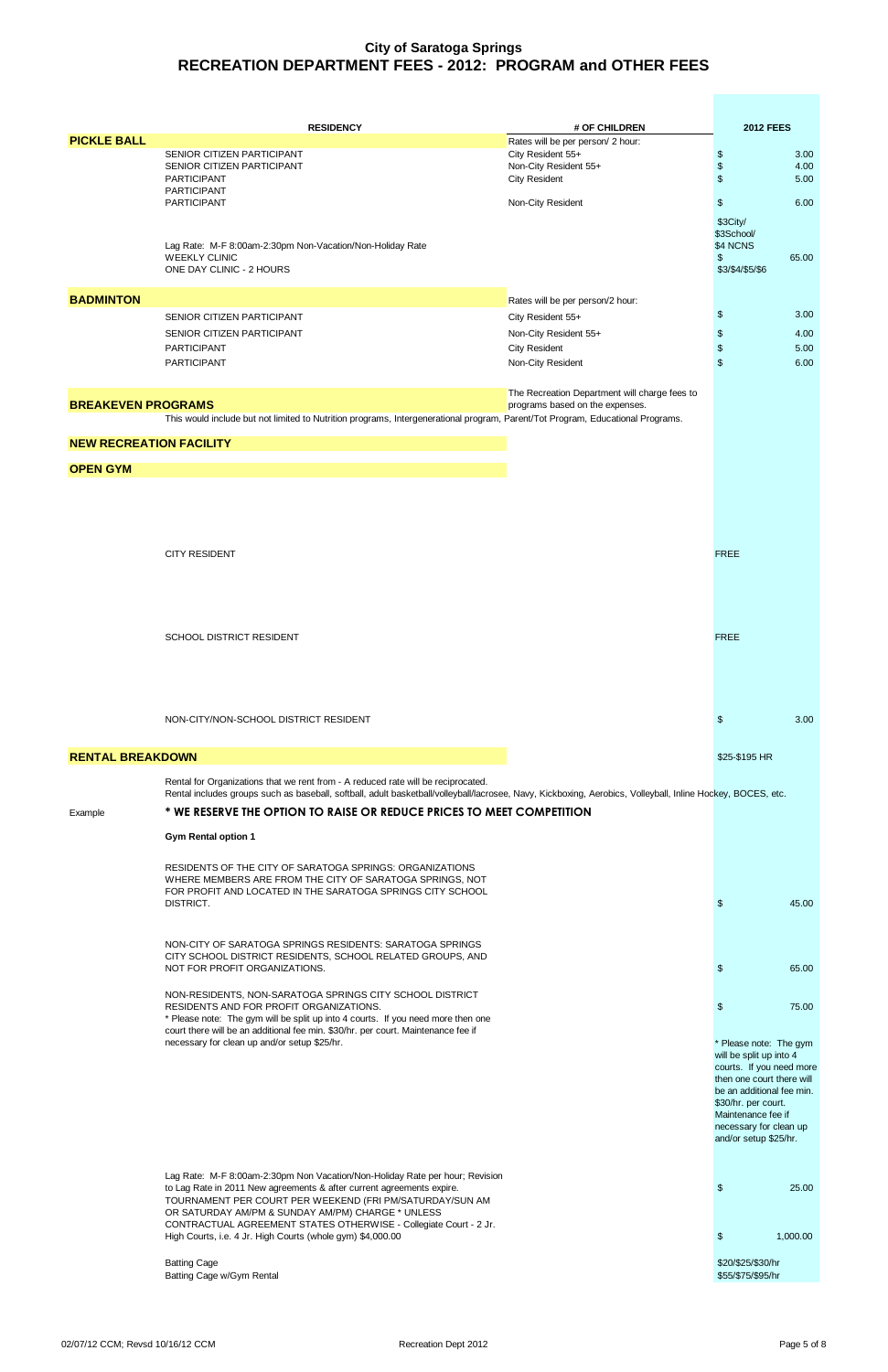| <b>RESIDENCY</b>                                                                                                                                                                  | # OF CHILDREN                                 | <b>2012 FEES</b>                                         |
|-----------------------------------------------------------------------------------------------------------------------------------------------------------------------------------|-----------------------------------------------|----------------------------------------------------------|
| Special Events - Craft Shows, Flea Markets, etc.<br>SPORTS WITH A PURPOSE PROGRAM/SECOND CHANCE SPORTS RATE                                                                       |                                               | *BASED<br><b>CONTRACTUAL</b><br><b>AGREEMENT</b>         |
| (RACQUETBALL COURT)                                                                                                                                                               |                                               | $\mathfrak{S}$<br>30.00                                  |
| CDBYL HOURLY RATE (Originally for 2010-2011 winter season, the Recreation<br>Commission is requesting to extend this rate. 2011/2012 & 2012/2013)                                 |                                               | \$<br>25.00                                              |
| REQUESTING ABILITY TO ADJUST RENTAL HOURLY RATES BASED ON<br>VOLUME AND WHAT IS NEEDED FOR THE GROUP/ORGANIZATION, IE<br>PRACTICE JUST NEED SPACE NOT CURTAINS, SCOREBOARDS, ETC. |                                               |                                                          |
| <b>NEW RECREATION FACILITY</b>                                                                                                                                                    |                                               | SAME AS                                                  |
| <b>Game Room Rental</b>                                                                                                                                                           |                                               | <b>CONFERENCE ROOM</b>                                   |
| <b>COMMUNITY/CONFERENCE ROOM RENTALS</b>                                                                                                                                          |                                               |                                                          |
| <b>GENERAL RENTAL</b>                                                                                                                                                             |                                               |                                                          |
| City/Not-For-Profit                                                                                                                                                               | <b>HOURLY</b>                                 | \$<br>15.00                                              |
| Non-City -School/Not-For-Profit                                                                                                                                                   | <b>HOURLY</b>                                 | 20.00<br>\$                                              |
| Non-City/Non-School District or For Profit                                                                                                                                        | <b>HOURLY</b>                                 | \$<br>25.00                                              |
| DEPOSIT FOR USE FOR COMMUNITY ROOM, KITCHEN, REC. FACILITY, ETC.                                                                                                                  |                                               |                                                          |
| \$250.00 or 25% Deposit                                                                                                                                                           |                                               | \$250.00 or 25%                                          |
| Final balance due upon arrival.                                                                                                                                                   |                                               |                                                          |
|                                                                                                                                                                                   |                                               |                                                          |
| <b>Birthday Parties*</b>                                                                                                                                                          | \$75 Use Community Room<br>2hr community room | \$<br>75.00                                              |
| * A LA CARTE PRICES ARE ALSO USED BASED ON USE, Community/Conference Room \$15+; Gym Rental \$25+                                                                                 |                                               |                                                          |
| DANCES/KIDS NIGHT OUT/MOVIE NIGHT/GAME NIGHTS, ETC.                                                                                                                               |                                               | 5.00<br>\$                                               |
| <b>KAROKE</b>                                                                                                                                                                     |                                               | \$<br>5.00                                               |
| <b>Saratoga's Got Talent</b>                                                                                                                                                      |                                               | <b>Based on Expenses</b>                                 |
| <b>TOURNAMENTS - 3 ON 3, FREE THROW, TABLE TENNIS</b>                                                                                                                             |                                               | <b>Based on Expenses</b>                                 |
| <b>SHOOT OUTS</b>                                                                                                                                                                 |                                               | <b>Based on Expenses</b>                                 |
| <b>INDOOR SOCCER PROGRAM</b>                                                                                                                                                      |                                               | SAME FEE AS SPRING<br><b>SOCCER</b>                      |
| <b>Adult Volleyball Program/League</b>                                                                                                                                            |                                               | SAME FEE AS<br><b>SUMMER</b><br><b>BASKETBALL LEAGUE</b> |
| <b>Adult Basketball Program/League</b>                                                                                                                                            |                                               | SAME FEE AS<br><b>SUMMER</b><br><b>BASKETBALL LEAGUE</b> |
|                                                                                                                                                                                   |                                               | SAME FEE AS<br><b>SUMMER</b>                             |

| <b>OPEN ADULT PROGRAMS</b>                    |
|-----------------------------------------------|
| <b>CITY RESIDENT</b>                          |
| NON-CITY RESIDENT                             |
| <b>OPEN ADULT PROGRAMS (SPECIAL RATE)</b>     |
| <b>CITY RESIDENT</b>                          |
| NON-CITY RESIDENT                             |
| <b>COLLEGE WINTER BREAK BASKETBALL LEAGUE</b> |
| <b>CITY RESIDENT</b>                          |
| NON-CITY RESIDENT                             |
| <b>GOLF WORLD</b>                             |
| <b>CITY RESIDENT</b>                          |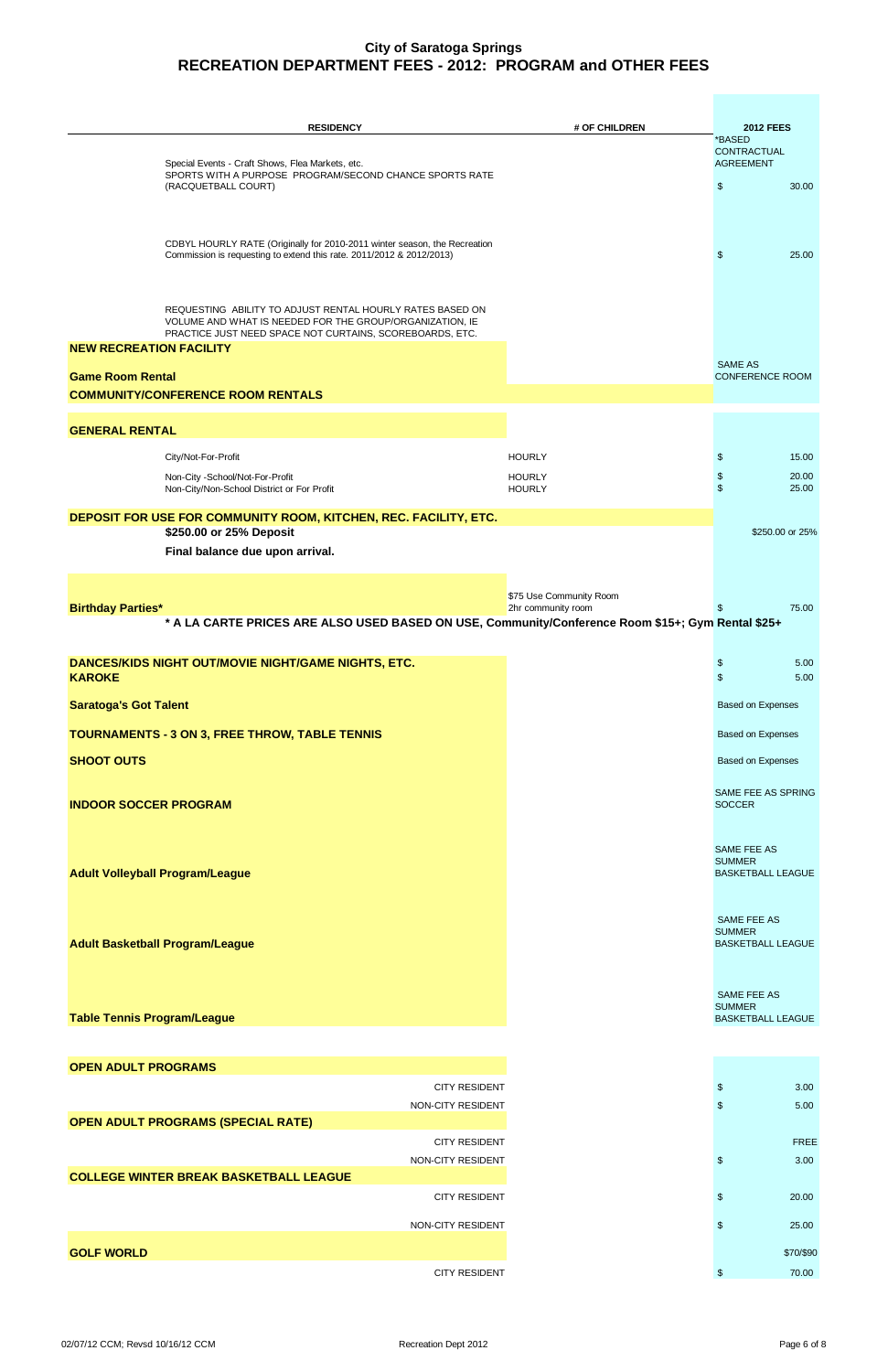|                           | <b>RESIDENCY</b>                                          | # OF CHILDREN | <b>2012 FEES</b>                          |
|---------------------------|-----------------------------------------------------------|---------------|-------------------------------------------|
|                           | NON-CITY RESIDENT                                         |               | $\boldsymbol{\$}$<br>90.00                |
|                           | <b>SENIOR</b>                                             |               | $$\mathbb{S}$$<br>35.00                   |
|                           | <b>COMMUNITY MUSIC WORKSHOP</b>                           |               | \$70/\$90                                 |
|                           | <b>CITY RESIDENT</b>                                      |               | \$<br>70.00                               |
|                           | NON-CITY RESIDENT                                         |               | $\,$<br>90.00                             |
|                           | <b>SENIOR</b>                                             |               | \$<br>35.00                               |
| <b>ZUMBA</b>              | 4 WEEK SESSION 2 CLASSES PER WEEK<br><b>CITY RESIDENT</b> |               | $\,$<br>55.00                             |
|                           | NON-CITY RESIDENT                                         |               | $\,$<br>65.00                             |
|                           | <b>SENIOR</b>                                             |               | \$<br>75.00                               |
| <b>ZUMBA</b>              | 4 WEEK SESSION 1 CLASS PER WEEK                           |               |                                           |
|                           | <b>CITY RESIDENT</b>                                      |               | $\,$<br>35.00                             |
|                           | NON-CITY RESIDENT                                         |               | \$<br>45.00                               |
|                           | <b>SENIOR</b>                                             |               | $\,$<br>55.00                             |
| <b>ZUMBA</b>              | <b>DROP IN</b><br><b>CITY RESIDENT</b>                    |               | 7.00<br>$\,$                              |
|                           | NON-CITY RESIDENT                                         |               | $\,$<br>10.00                             |
|                           | <b>SENIOR</b>                                             |               | $\,$<br>12.00                             |
| <b>BEGINNING KNITTING</b> |                                                           |               |                                           |
|                           | <b>CITY RESIDENT</b>                                      |               | $\,$<br>60.00                             |
|                           | NON-CITY RESIDENT<br><b>SENIOR</b>                        |               | \$<br>60.00<br>35.00<br>\$                |
|                           | ONE DAY OCFS/SC YB WORKSHOP                               |               | <b>FREE</b>                               |
| <b>FLAG FOOTBALL</b>      |                                                           |               |                                           |
|                           | <b>TEAM FEE</b>                                           |               | $\frac{1}{2}$<br>850.00                   |
|                           | CITY PARTICIPANT FEE<br>NON-CITY PARTICIPANT FEE          |               | $\boldsymbol{\$}$<br>60.00<br>\$<br>80.00 |
|                           |                                                           |               |                                           |
| <b>SOFTBALL LEAGUE</b>    |                                                           |               |                                           |
|                           | <b>TEAM FEE</b>                                           |               | $\boldsymbol{\$}$<br>850.00               |
|                           | CITY PARTICIPANT FEE<br>NON-CITY PARTICIPANT FEE          |               | \$<br>60.00<br>$\boldsymbol{\$}$<br>80.00 |
|                           |                                                           |               |                                           |
| <b>KICKBALL LEAGUE</b>    | <b>TEAM FEE</b>                                           |               | $\,$<br>850.00                            |
|                           | CITY PARTICIPANT FEE                                      |               | $\boldsymbol{\$}$<br>60.00                |
|                           | NON-CITY PARTICIPANT FEE                                  |               | $\frac{1}{2}$<br>80.00                    |
|                           | ONE DAY OCFS/SC YB WORKSHOP                               |               | <b>FREE</b>                               |
| <b>BIKE SAFETY DAY</b>    |                                                           |               | <b>FREE</b>                               |
|                           |                                                           |               |                                           |
| <b>JR. SLUGGERS</b>       | <b>CITY RESIDENT</b>                                      |               | 70.00<br>\$                               |
|                           | NON-CITY SCHOOL DISTRICT RESIDENT                         |               | $\,$<br>80.00                             |
|                           | NON-CITY/NON-SCHOOL RESIDENT                              |               | \$<br>90.00                               |
|                           | ONE DAY OCFS/SC YB WORKSHOP                               |               | <b>FREE</b>                               |
| <b>SQUIRTS PROGRAMS</b>   |                                                           |               |                                           |
|                           | <b>CITY RESIDENT</b><br>NON-CITY SCHOOL DISTRICT RESIDENT |               | $\frac{1}{2}$<br>50.00<br>70.00<br>\$     |
|                           | NON-CITY/NON-SCHOOL RESIDENT                              |               | 90.00<br>\$                               |
|                           |                                                           |               |                                           |
|                           | <b>SQUIRTS PROGRAMS - DROP IN</b><br><b>CITY RESIDENT</b> |               | 3.00<br>$\boldsymbol{\mathsf{s}}$         |
|                           | NON-CITY SCHOOL DISTRICT RESIDENT                         |               | 5.00<br>\$                                |
|                           | NON-CITY/NON-SCHOOL RESIDENT                              |               | 7.00<br>\$                                |
| <b>DANCE CLASSES</b>      |                                                           |               |                                           |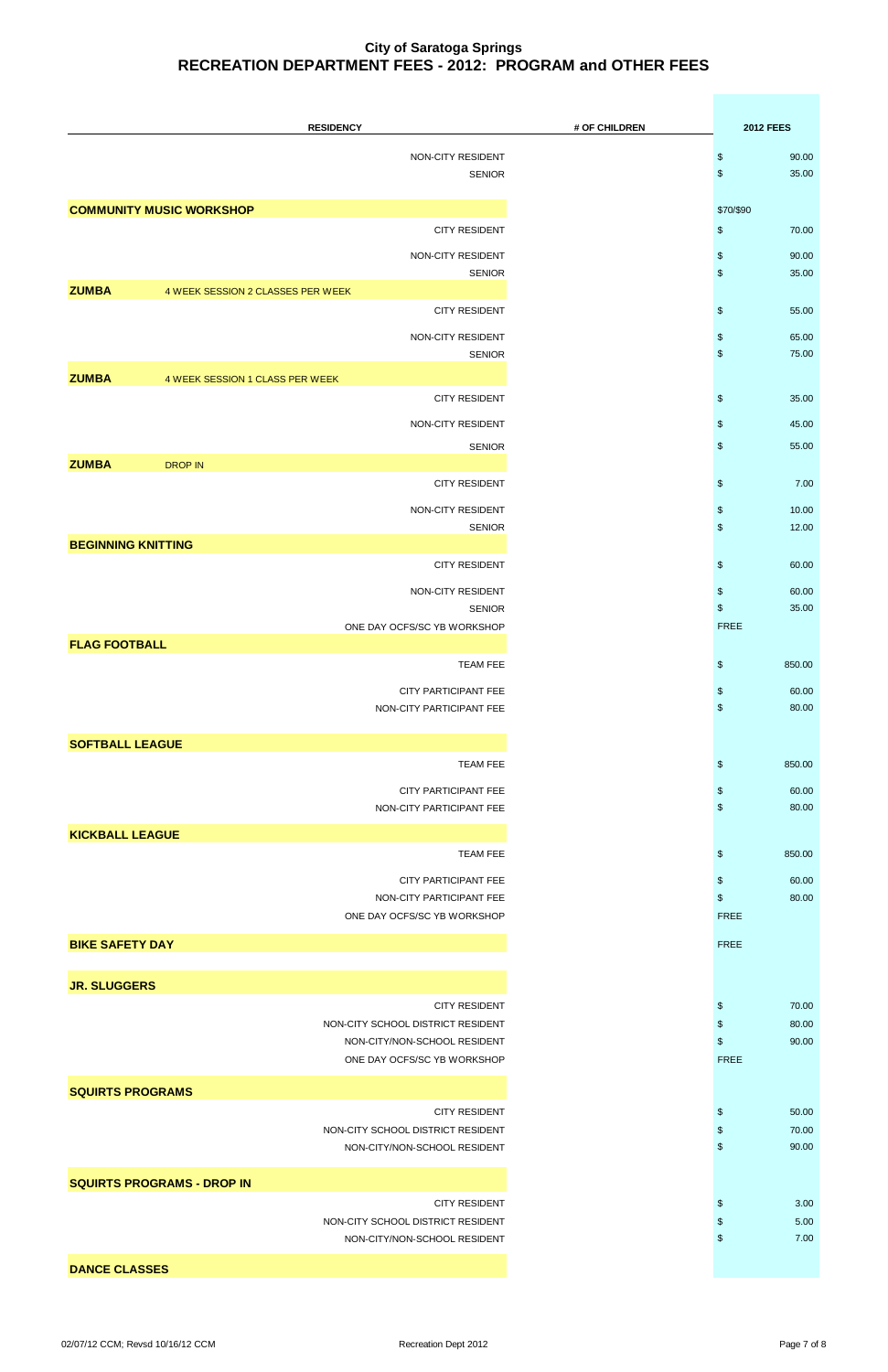| <b>RESIDENCY</b>                  | # OF CHILDREN |             | <b>2012 FEES</b> |
|-----------------------------------|---------------|-------------|------------------|
| <b>CITY RESIDENT</b>              |               | S.          | 50.00            |
| NON-CITY SCHOOL DISTRICT RESIDENT |               | S.          | 70.00            |
| NON-CITY/NON-SCHOOL RESIDENT      |               | S.          | 90.00            |
| <b>SENIOR</b>                     |               | S.          | 35.00            |
| ONE DAY OCFS/SC YB WORKSHOP       |               | <b>FREE</b> |                  |